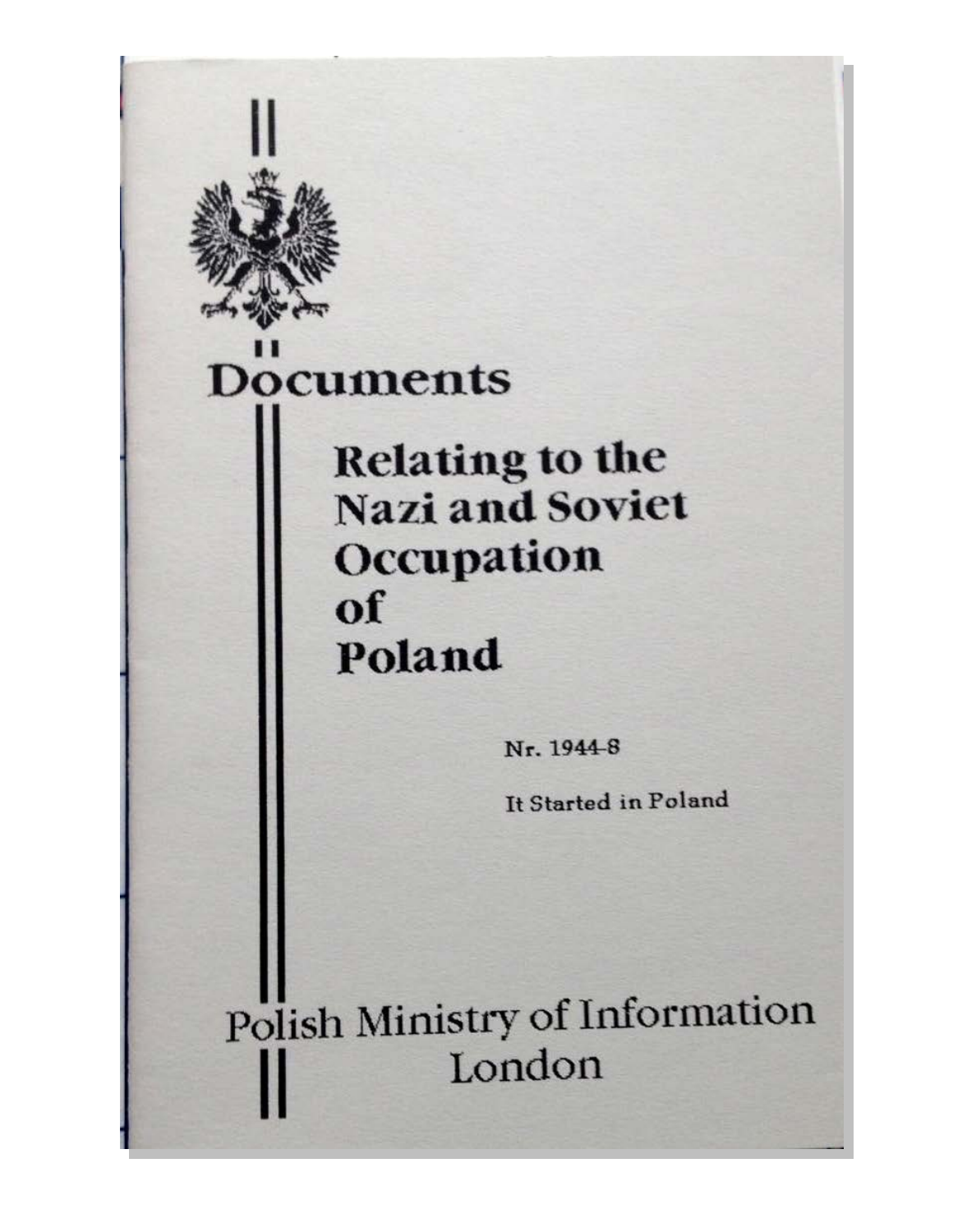# Table of Contents

| PACT OF NON-AGGRESSION BETWEEN POLAND AND THE USSR, MOSCOW, JULY 25, 1932.  4                         |  |
|-------------------------------------------------------------------------------------------------------|--|
|                                                                                                       |  |
|                                                                                                       |  |
| MR. LIPSKI POLISH AMBASSADOR IN BERLIN TO MR. BECK POLISH MINISTER FOR FOREIGN AFFAIRS 9              |  |
|                                                                                                       |  |
| MINUTES OF CONVERSATION BETWEEN MR. BECK AND GERMAN AMBASSADOR IN WARSAW VON MOLTKI,                  |  |
| MEMORANDUM PRESENTED TO THE MINISTRY FOR FOREIGN AFFAIRS BY SIR HOWARD KENNARD.  13                   |  |
| MR. BECK'S INSTRUCTIONS TO POLISH AMBASSADOR IN LONDON MR. RACZYNSKI, WARSAW, MARCH 23, 1939 14       |  |
|                                                                                                       |  |
|                                                                                                       |  |
|                                                                                                       |  |
|                                                                                                       |  |
|                                                                                                       |  |
|                                                                                                       |  |
|                                                                                                       |  |
| APPEAL ADDRESSED BY THE PRESIDENT OF THE UNITED STATES OF AMERICA, MR. ROOSEVELT, TO THE PRESIDENT OF |  |
| REPLY OF THE PRESIDENT OF THE REPUBLIC OF POLAND, MR. MOSCICKI, TO THE APPEAL OF THE PRESIDENT OF THE |  |
| STATEMENTS OF THE EUROPEAN DIPLOMATS STATIONED IN WARSAW ABOUT THE CAMPAIGN OF LIES.  25              |  |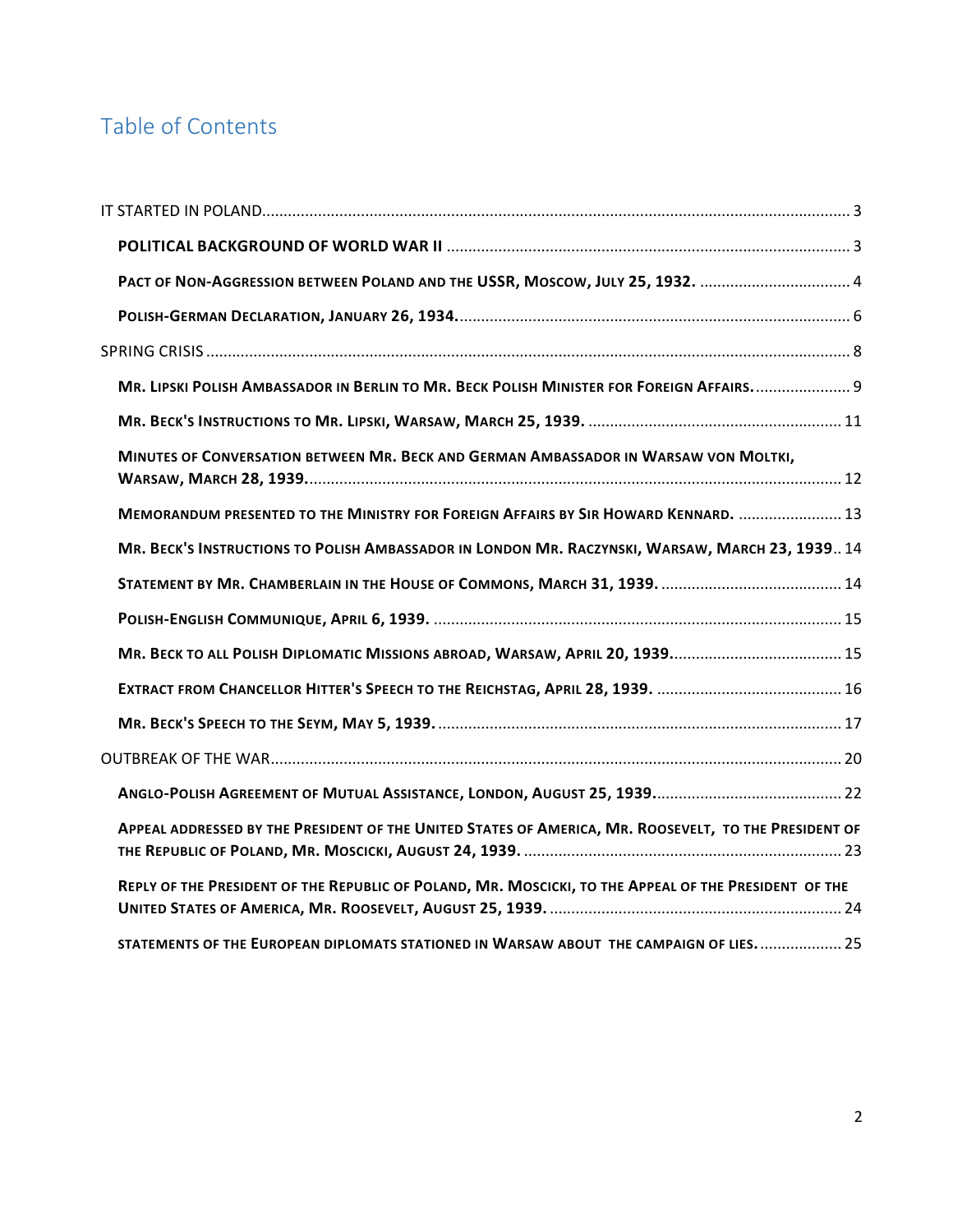# IT STARTED IN POLAND

<span id="page-2-0"></span>On September 1, 1939, the Germans began World War II by their attack on Poland.

Five long years separate us from these events. Some circumstances accompanying the outbreak of this war have already become dim in our memory.

On the other hand, however, in the perspective of time past these incidents acquire certain clarity. Today we all know that this war had nothing to do with the building of a highway linking Germany with East Prussia, nor with the German claims to the Polish province of Pomorze. Other factors were of far greater importance: German domination over the entire world - and her rule over free nations.

The documents reprinted from the files of the Polish, French and British Foreign Ministries show that Poland made every possible effort to prevent the outbreak of the worldwide conflict.

However, while trying to avert the war, Poland was far from the thought of meek submission to enemy's power. It is Poland's undeniable merit that she has become the first country to break away from the policy of endless concessions and was first who had the courage to say NO to Hitler.

For this honor of being the first country to fight Hitler Poland paid dearly with the blood of her soldiers during the September 1939 campaign, on all Allied fronts, and primarily, with the blood of her people in their occupied, but unconquered country.

The documents quoted hereafter show clearly that Poland in her international policy was faithful at all times not only to the letter, but also to the spirit of her treaties.

Faithful to her policy Poland did not allow herself to be led astray by the German proposal to take part in an attack on Soviet Russia. Despite numerous tempting proposals during the period between 1936 and 1939, Poland steadfastly refused to cooperate in any anti-Soviet plot abiding by her neutrality and striving for peace.

On August 25, 1939, Poland signed the agreement of mutual assistance with Great Britain. Like the Polish-French alliance, it became the nucleus of the pact concluded later between the United Nations against the Axis. Poland has remained faithful to all her international obligations resulting from these treaties since the outbreak of the war until this day.

Today, when the war is in its final phase, we should be mindful of the lesson we have learned from the conflict: European affairs are not distant matters and do not concern an alien territory only.

This war taught us that Danzig is not as distant from Pearl Harbor as it appears on the map. The world is small and peace is indivisible.

# POLITICAL BACKGROUND OF WORLD WAR II

<span id="page-2-1"></span>The main task of Poland's prewar policy was to maintain the peace so badly needed for the reconstruction of Poland's economic life destroyed by the long period of partitions and the First World War.

It was to this end that Poland cooperated with the League of Nations in the organization of a system of collective security and at the same time tried to insure her existence and peace by means of bilateral pacts.

In the East the foundation of Poland's policy was the non-aggression pact with the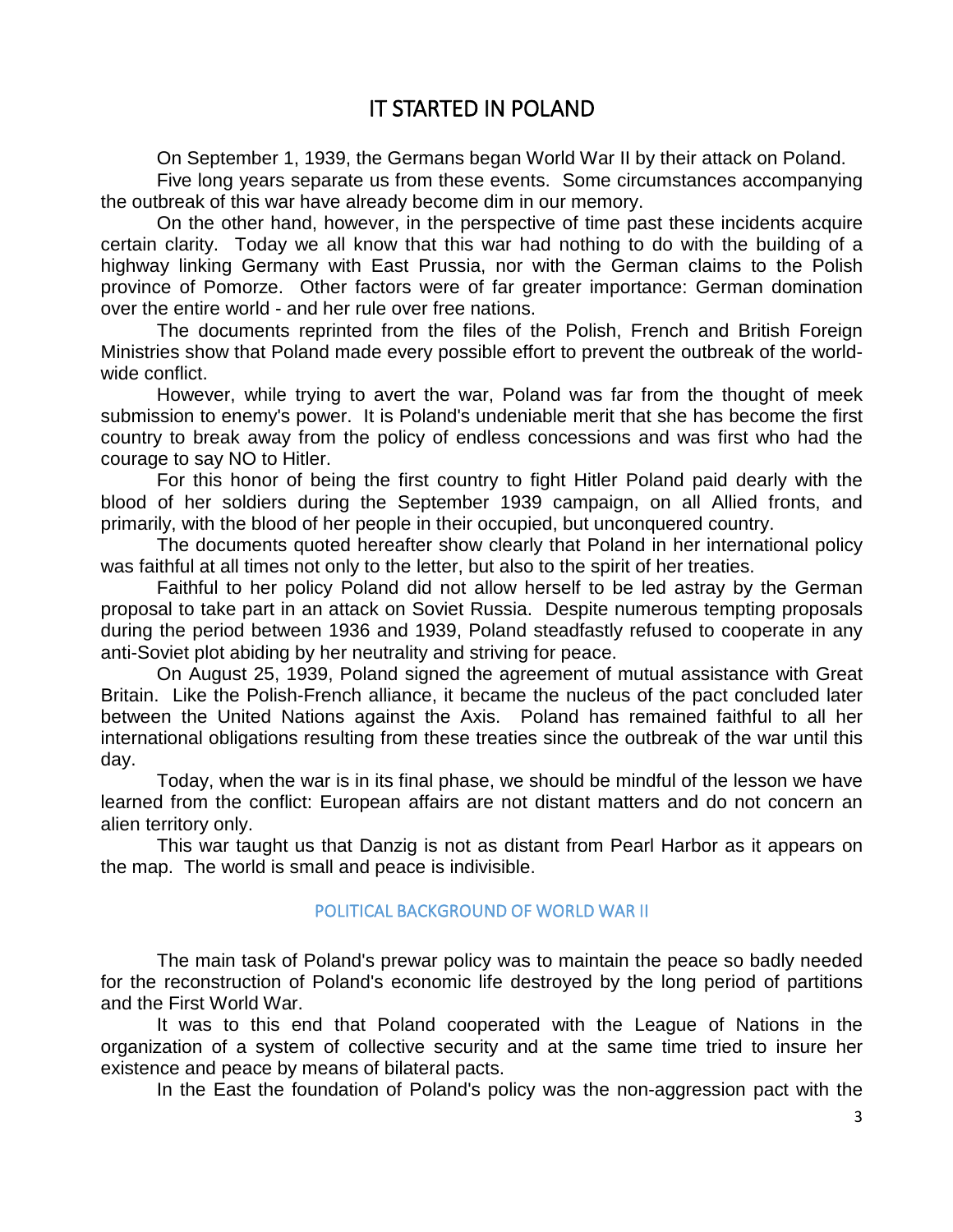Soviet Union signed on July 25, 1932 in Moscow for a period of three years and later prolonged until December 31, 1945.

In the West distrust of her German neighbor made Poland seek security in a military pact with France (signed in 1921). Having shared Poland's sad experience and harboring the same fears as to Germany's intentions, France was Poland's natural ally.

When Hitler came to power in 1933, Poland was the first nation to understand the danger which faced Europe and to draw full political conclusions from the new situation.

In May 1933, the Polish Government approached the French Government with a proposal for a joint military action against the new Reich regime. This proposal did not meet with a favorable response.

Poland found herself in a most precarious situation. She was too weak, both militarily and economically, to start a war alone deprived of all help from without.

On the other hand, the Western democracies had already begun to practice the policy of appeasement which they followed throughout subsequent years, and were ready for further concessions to the Nazis.

Therefore when towards the close of 1933 Hitler proposed to Poland an understanding on non-aggression for a Period of ten years, Poland accepted.

The form of this understanding clearly proved that Polish-German relations were not intended to develop into a friendship or a close political collaboration, to say nothing about a military alliance. Whereas Polish-Soviet relations were based on a pact of non-aggressiona full-fledged international agreement, the Polish-German understanding, concluded in the form of a declaration, was merely the expression of both states of their will not to attack each other and to respect the existing frontiers.

In view of this it is absolutely erroneous to compare the Polish German declaration with such agreements as the Polish-French alliance or the Polish-\_British mutual aid agreement. The first was a result of bitter necessity, the latter-an expression of true aims of Polish foreign policy, which, in harmony with desires and feelings of the Polish nation, always sought close cooperation and real friendship with Western democracies.

In this connection it will be appropriate to quote instructions sent on the day of signing of the Polish-German declaration by the Polish Ministry of Foreign Affairs to all diplomatic missions abroad:

The declaration . . . "distinctly stresses the inviolability of earlier obligations. It refers exclusively to questions directly concerning both States. . . . The Allied States, France and Romania, were given preliminary notice of the negotiation being conducted with a view to concluding an agreement. Mr. Litvinov also received general information beforehand. The signing of the Declaration should prove advantageous in the sphere of international collaboration, for instance as regards disarmament . . . No aims or intentions other than those clearly stated in its text should be read into the agreement."

In this way - according to all human expectations- Poland had peacefully set her relations with her two powerful neighbors at least for a period of ten years.

Below are the texts of Polish-Soviet Pact of Non-Aggression of July 25, 1932, and of the Polish-German Declaration of January 26, 1934.

#### <span id="page-3-0"></span>PACT OF NON-AGGRESSION BETWEEN POLAND AND THE USSR, MOSCOW, JULY 25, 1932.

*The President of the Polish Republic, of the one part, and the Central Executive Committee of the Union of Soviet Socialist Republics, of the other part,*

*Desirous of maintaining the present state of peace between their countries, and convinced that the maintenance of peace between them constitutes an important factor in*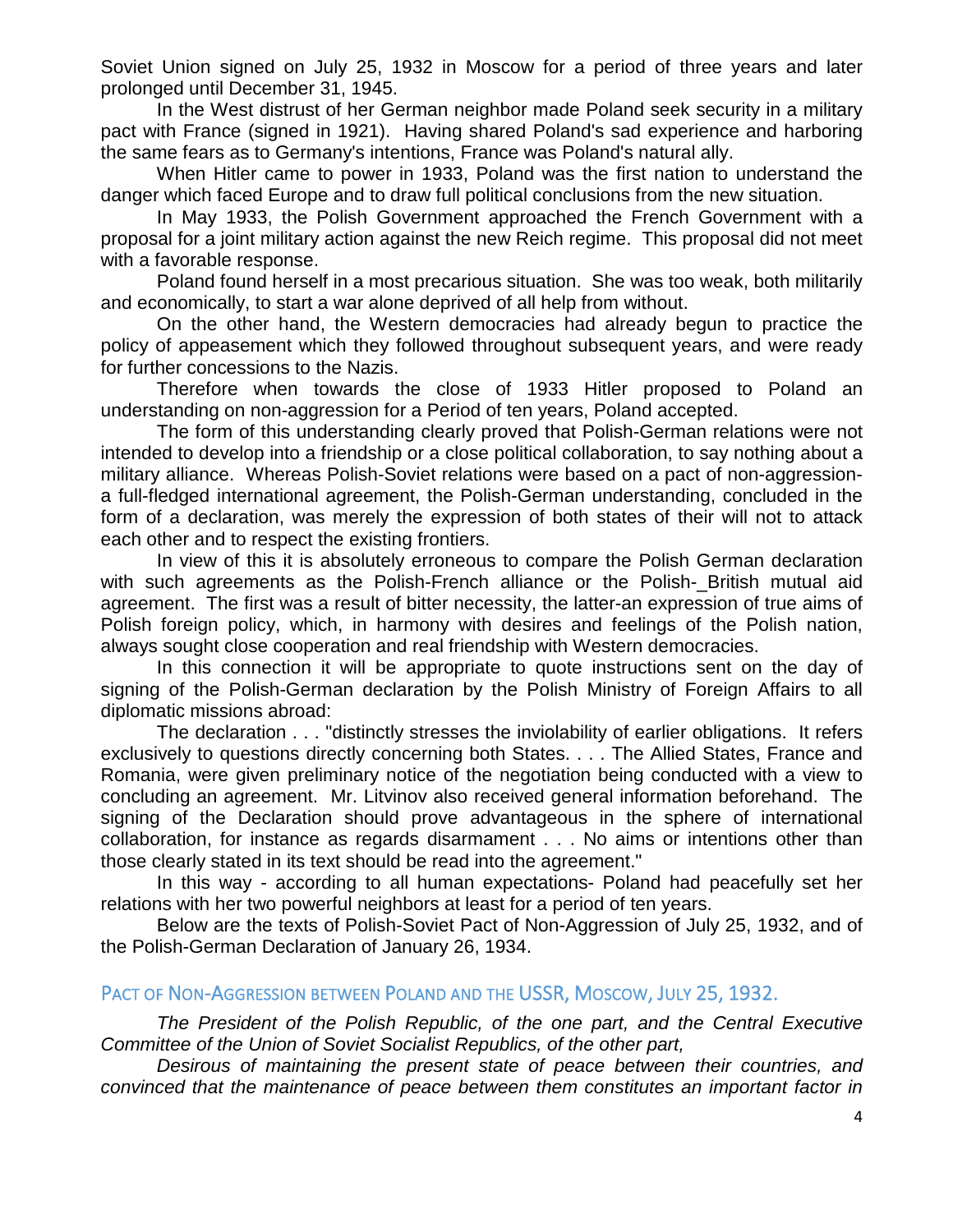*the work of preserving universal peace;*

*Considering that the Treaty of Peace of March 18, 1921, constitutes, now as in the past, the basis of their reciprocal relations and undertakings;*

*Convinced that the peaceful settlement of international disputes and the exclusion of all that might be contrary to the normal condition of relations between States are the surest means of arriving at the goal desired;*

*Declaring that none of the obligations hitherto assumed by either of the Parties stands in the way of the peaceful development of their mutual relations or is incompatible with the present Pact;*

*Have decided to conclude the present Pact with the object of amplifying and completing the Pact for the renunciation of war signed in Paris on August 27, 1928, and put into force by the Protocol signed at Moscow on February 9, 1929, and for that purpose have designated as their Plenipotentiaries . . .*

*Who, after exchanging their full powers, found in good and due form, have agreed on the following provisions:*

# *ARTICLE I*

*The two Contracting Parties, recording the fact that they have renounced war as an*  instrument of national policy in their mutual relations, reciprocally undertake to refrain from *taking any aggressive action against or invading the territory of the other Party, either alone or in conjunction with other Powers.*

*Any act of violence attacking the integrity and inviolability of the territory of the political independence of the other Contracting Party shall be regarded contrary to the undertakings contained in the present Article, even if such acts are committed without declaration of war and avoid all possible warlike manifestations.*

### *ARTICLE 2*

*Should one of the Contracting Parties be attacked by a third State or by a group of other States, the other Contracting Party undertakes not to give aid or assistance, either directly or indirectly, to the aggressor State during the whole period of the conflict.*

*If one of the Contracting Parties commits an act of aggression against a third State the other Contracting Party shall have the right to be released from the present Treaty without previous denunciation.*

#### *ARTICLE 3*

*Each of the Contracting Parties undertakes not to be a party to any agreement openly hostile to the other Party from the point of view of aggression.*

#### *ARTICLE 4*

*The undertakings provided for it, Articles I and 2 of the present Pact shall in no case limit or modify the international rights and obligations of each Contracting Party under agreements concluded by it before the coming into force of the present Pact, so far as the said agreements contain no aggressive elements.*

#### *ARTICLE 5*

*The two Contracting Parties, desirous of settling and solving, exclusively by peaceful means, any disputes and differences, of whatever nature or origin, which may arise between them, undertake to submit questions at issue, which it has not been possible to settle within*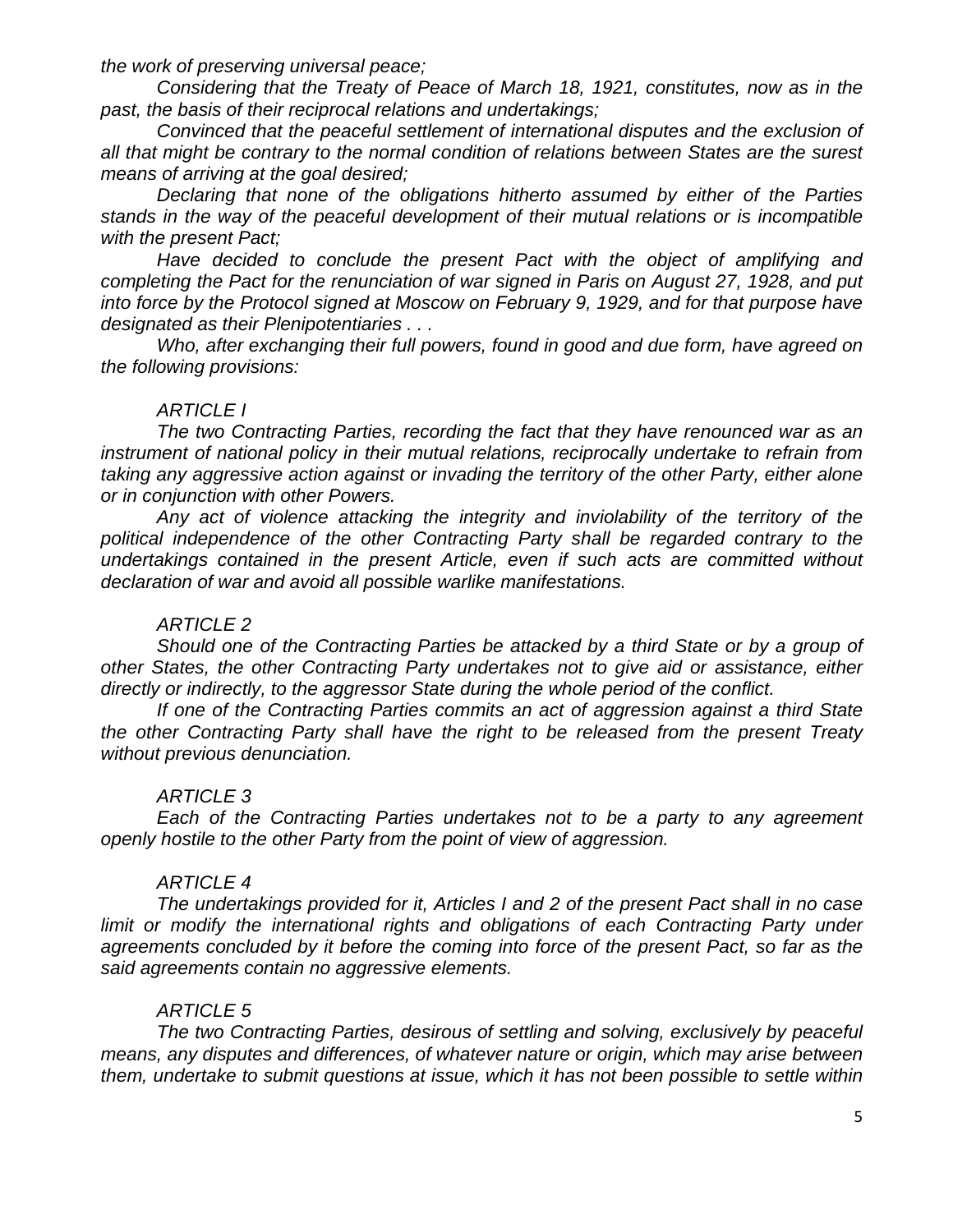*a reasonable period by diplomatic channels, to a procedure of conciliation, in accordance with the provisions of the Convention for the application of the procedure of conciliation, which constitutes an integral part of the present Pact and shall be signed separately and ratified as soon as possible simultaneously with the Pact of Non-Aggression.\**

*\*The Convention for Conciliation between the Republic of Poland and the Union of Soviet Socialist Republics was signed at Moscow, November 23, 1932.*

### *ARTICLE 6*

*The present Pact shall be ratified as soon as possible, and the instruments of ratification shall be exchanged at Warsaw within 30 days following the ratification by Poland and the USSR, after which the Pact shall come into force immediately.*

# *ARTICLE 7*

*The Pact is concluded for three years. If it is not denounced by one of the Contracting Parties, after previous notice of not less than six months before the expiration of that period, it shall be automatically renewed for a further period of two years.*

# *ARTICLE 8*

*The Present Pact is drawn up in Polish and Russian, both texts being authentic. In faith whereof the above-named Plenipotentiaries have signed the present Pact and have thereto affixed their seals.*

*Done at Moscow, in two copies, July 25, 1932.*

### <span id="page-5-0"></span>POLISH-GERMAN DECLARATION, JANUARY 26, 1934.

*The Polish Government and the German Government consider that the time has come to introduce a new phase in the political relations between Germany and Poland by a direct understanding between State and State. They have, therefore, decided in the present Declaration to lay down the principles for the future development of these relations.*

*The two Governments base their action on the fact that the maintenance and guarantee of a lasting peace between their countries is an essential pre-requisite for the general peace of Europe.*

*They have therefore decided to base their mutual relations on the principles laid down in the Pact of Paris of August 27, 1928, and propose to define more exactly the application of these principles in so far as the relations between Germany and Poland are concerned.*

*Each of the two Governments, therefore, lays it down that the international obligations undertaken by it towards a third party do not hinder the peaceful development of their mutual relations, do not conflict with the present Declaration, and are not affected by this Declaration. They establish, moreover, that this Declaration does not extend to those questions which under international law are to be regarded exclusively as the internal concern of either of the two States.*

*Both Governments announce their intention to settle directly all questions of whatever nature which concern their mutual relations.*

*Should any disputes arise between them and agreement thereon not be reached by direct negotiation, they will, in each particular case, on the basis of mutual agreement, seek*  a solution by other peaceful means, without prejudice to the possibility of applying, if *necessary, those methods of procedure in which provision is made for such cases in other agreements in force between them. In no circumstances, however, will they proceed to the*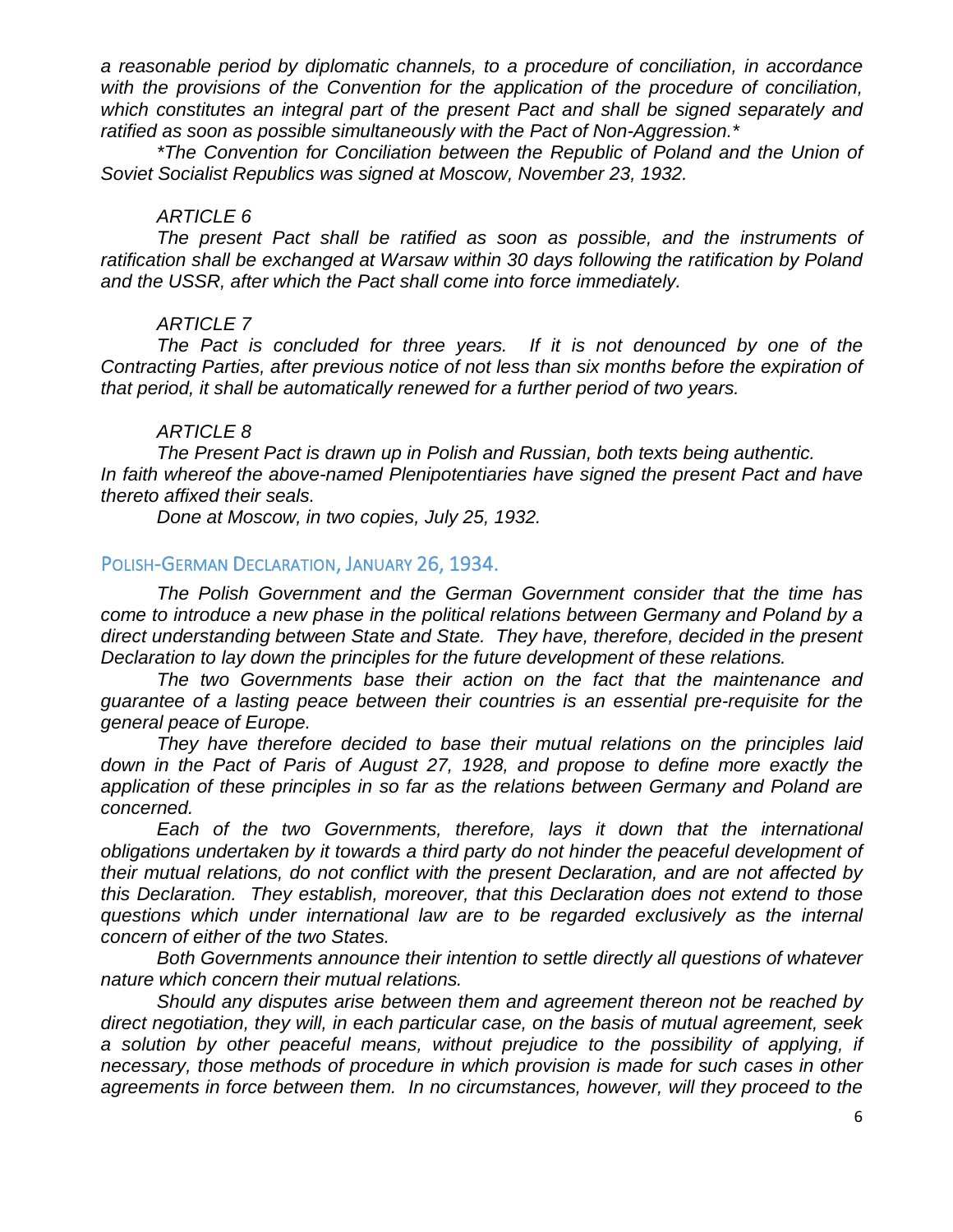*application of force for the purpose of reaching a decision in such disputes.*

*The guarantee of peace created by these principles will facilitate the great task of both Governments of finding a solution for problems of political, economic and social kinds, based on a just and fair adjustment of the interests of both parties.*

*Both Governments are convinced that the relations between their countries will in this manner develop fruitfully, and will lead to the establishment of a neighborly relationship*  which will contribute to the well-being not only of both their countries, but of the other *Peoples of Europe as well.*

*The present declaration shall be ratified, and the instruments of ratification shall be exchanged in Warsaw as soon as possible.*

*The declaration is valid for a period of ten years, reckoned from the day of the exchange of the instruments of ratification.*

*If the declaration is not denounced by one of the two Governments six months before the expiration of this period, it will continue in force, but can then be denounced by either Government at any time on notice of six months being given.*

*Made in duplicate in the German and Polish languages. Berlin, January 26, 1934. For the German Government; FREIHERR VON NEURATH. For the Polish Government: JOZEF LIPSKI.*

It is doubtful whether the Germans sought security only in the agreement. On the contrary, further developments show that the declaration about non-aggression was regarded by the Germans as the first step towards a rapprochement which in the future was to lead towards Poland's participation in the Reich's attack on Soviet Russia.

On many occasions outstanding Nazi leaders were pressing Poland to sign the anti-Komintern pact and to collaborate in a joint campaign against Russia.

It was Fieldmarshal Goering who was most insistent in this respect. As the Polish Vice-Minister of Foreign Affairs relates in a note written on February 10, 1935, Goering "outlined far-reaching plans, almost suggesting an anti-Russian alliance and a joint attack on Russia. He gave it to be understood that the Ukraine would become a Polish sphere of influence and North-Western Russia would be Germany's."

This scheme of anti-Soviet action and sharing of booty with Poland can be traced in all German declarations. Two years later (on February 16, 1937) Fieldmarshall Goering declared that previous German Governments have made "many serious mistakes in relation to Russia. The dangerous policy of Rapallo had been followed and as the result Germany helped Russians in military matters, armed her, sent her instructors, and assisted her to build up her war industry. The old Reichwehr had had many advocates of rapprochement with Soviet Russia, but an end was put to this by the elimination of all such elements from the German Army. It is true that General Schleicher had said that he wanted to fight Communism internally, but externally he had sought contacts with the Soviets. These were serious mistakes which must never be repeated. Mr. Hitler had completely reversed the policy, and had laid down the principle, against which there was no appeal, that all contacts with Communism were prohibited.

Germany would never return to a pro-Russian policy. For it should always be remembered that there was one great danger coming through Russia from the East, and menacing both Germany and Poland alike. This danger existed not only in the form of a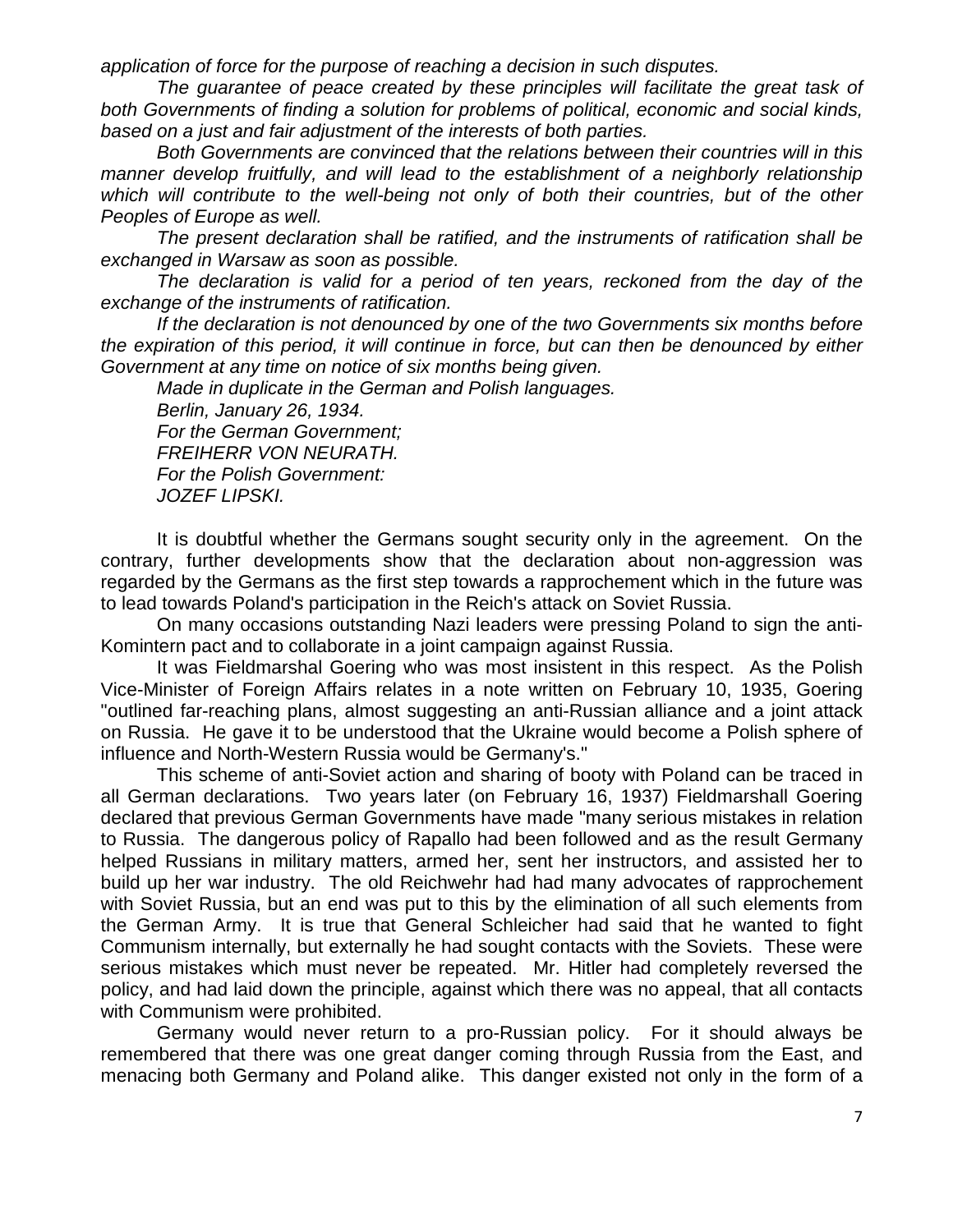Bolshevik and Communized Russia, but of Russia generally, in any form, be it Monarchist or Liberal. In this respect the interests of Poland and Germany were entirely one. In the German view, Poland could conduct a truly independent policy on a large scale only if she had to deal with a friendly disposed Reich, while Germany could develop in peace only if she did not have a hostile Poland beside her. In these circumstances Poland could count on the help of Germany, who saw far more advantage than disadvantage to herself in the pursuit of a policy of friendship with Poland."

All German attempts met with decided opposition of Polish official circles. Poland did not harbor any aggressive plans against Russia and refused to participate in any anti-Soviet adventure.

# SPRING CRISIS

<span id="page-7-0"></span>Up to 1938 the Germans did not show any desire to change their Eastern frontiers. On the contrary, each speech of Adolf Hitter and of minor Fuehrers of the Third Reich were full of high praise of the Polish-German non-aggression pact. In his speeches Hitler maintained that the Germans fully realize the necessity of assuring Poland an access to the sea.

Assurances of the integrity of Polish frontiers were also given in diplomatic conversations. Fieldmarshal Goering for instance announced on February 16, 1937 that on the German side there was no desire whatever to deprive Poland of any part of her territory. Germany was completely reconciled to her present territorial status. Germany would not attack Poland and had no intention of seizing the Polish "corridor."

"We do not want the 'Corridor'. I say that sincerely and categorically; we do not need the 'Corridor."

Only after Germany occupied Austria, Memel (Klaipeda) and Sudetenland and when it became obvious that Poland would reject any anti-Soviet collaboration, did the German Government's attitude begin to change rapidly.

Quite unexpectedly, after the Munich Congress, the German Government demanded that Danzig be annexed to the Reich and that a highway and a direct railway line be built through the Polish province of Pomorze. The said province, inhabited by 90% Polish population, was called "Corridor" by the German propaganda, thus hinting to the world that Poland's access to the sea was artificially created by cutting through German territory.

This demand was expressed for the first time during a conversation between the Polish Ambassador in Berlin, Mr. Lipski, and the German Minister for Foreign Affairs von Ribbentrop on October 25, 1938. In exchange, von Ribbentrop suggested the extension of the Polish-German declaration by twenty five years and a guarantee of Polish-German frontiers.

Ambassador Lipski warned the German Minister that he could see no possibility of an agreement involving the reunion of the Free City of Danzig with the Reich. He stressed the importance of Danzig as a port to Poland, and repeated the Polish Government's principle of non-interference in the internal life of the German population in the Free City, where complete self-government had been established.

From that moment on, all conversations of the Polish Minister of Foreign Affairs and of the Polish Ambassador with representatives of the Reich concerned these questions.

The situation became even more acute after Germany's occupation of the remaining Czechoslovak territory. German demands to Poland became more and more pressing and led to the "Spring Crisis" in Europe.

In order to get a clear picture of the development of incidents, let us look at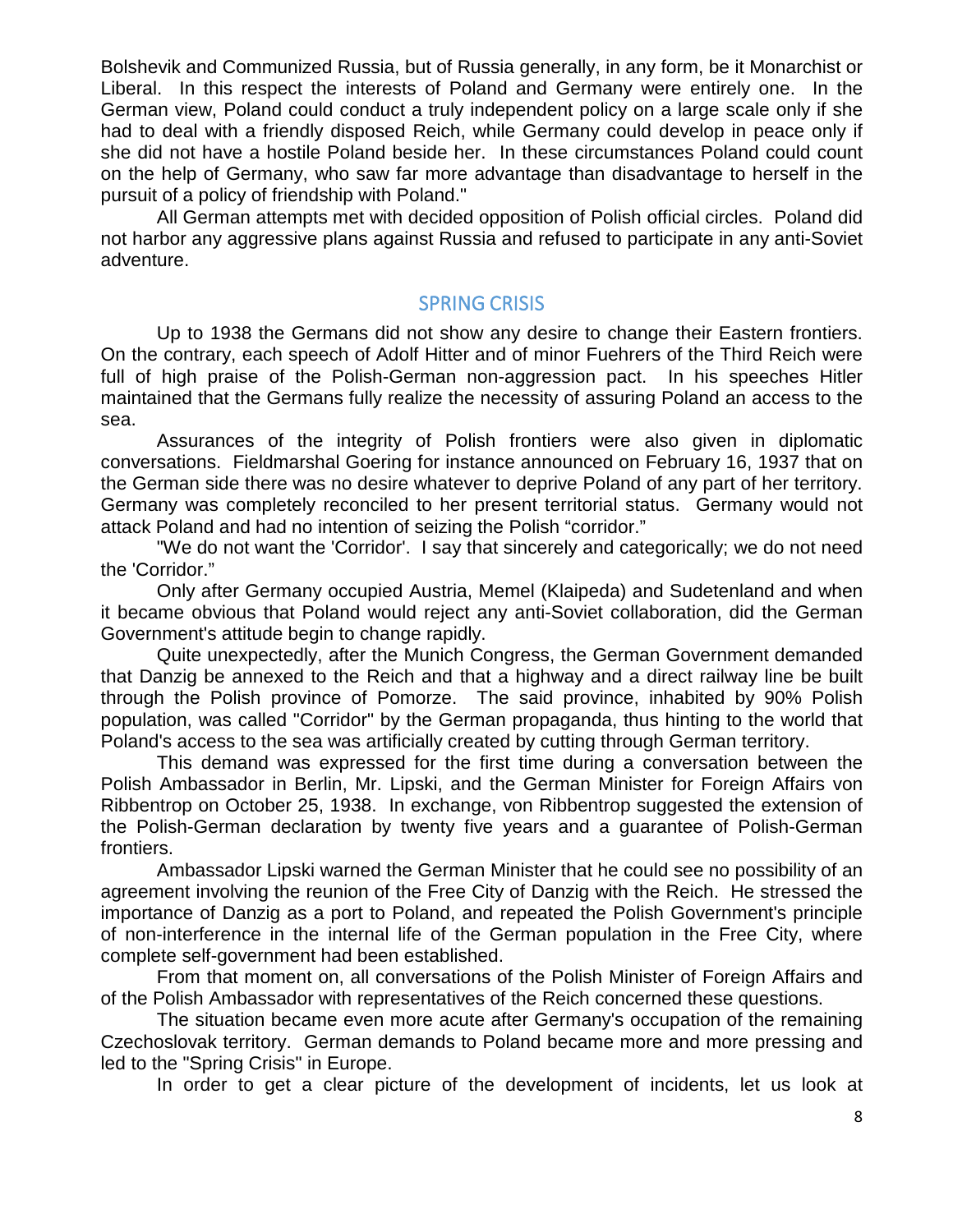diplomatic documents of that time.

### <span id="page-8-0"></span>MR. LIPSKI POLISH AMBASSADOR IN BERLIN TO MR. BECK POLISH MINISTER FOR FOREIGN AFFAIRS.

#### *Berlin, March 21, 1939.*

*I saw M. von Ribbentrop today. He began by saying he had asked me to call on him in order to discuss Polish-German relations in their entirety.*

*He complained about our Press, and the Warsaw students' demonstrations during Count Ciano's visit. He said the Chancellor was convinced that the poster in Danzig had been the work of Polish students themselves.\* I reacted vigorously, asserting that this was a clear attempt to influence the Chancellor unfavorably to Poland.*

*[\*Some days prior to the date of this conversation a poster had been put up in a cafe at Danzig, bearing the inscription "Entry forbidden to Poles and dogs." This had caused protest demonstrations by Polish students.]*

*He mentioned the question of Sub-Carpathian Ruthenia, which had particularly troubled Polish opinion, and stated that this question had been settled in conformity with Poland's wishes. This was to be communicated to you by Ambassador von Moltke. He spoke of the experts' negotiations on the Minority questions, and dwelt on the fact of the failure to reach agreement as to a joint communique.*

*At this point I interrupted him to correct his inaccurate statement.*

*Further M. von Ribbentrop referred to the conversation at Berchtesgaden between you and the Chancellor, in which M. Hitler put forward the idea of guaranteeing Poland's frontiers in exchange for a motor road and the incorporation of Danzig in the Reich. He said that there had been further conversations between you and him in Warsaw on the subject, and that you had pointed out the great difficulties in the way of accepting these suggestions. He gave me to understand that all this had made an unfavorable impression on the Chancellor, since so far he had received no positive reaction whatever on our part to his suggestions. M. von Ribbentrop had had a talk with the Chancellor only yesterday. He stated that the Chancellor was still in favor of good relations with Poland, and had "pressed a desire to have a thorough conversation with you on the subject of our mutual relations. M. von Ribbentrop indicated that he was under the impression that difficulties arising between us were also due to some misunderstanding of the Reich's real aims. The problem needed to be considered on a higher plane. In his opinion our two States were dependent on each other. It must not be forgotten that, by defeating Russia in the World War, Germany had been a contributory factor in the emergence of the Polish State. Obviously they could not*  forget the shedding of Polish blood, which they held in high honor. Subsequently, thanks to *Chancellor Hitler's policy, General Schleicher's plan of German-Soviet collaboration had been smashed. That plan, which would have led to the annihilation of the Polish State, was defeated. It must also be remembered that Danzig and Pomorze had belonged to the Second Reich, and that only through Germany's breakdown had Poland obtained these territories.*

*At this point I remarked that it was not to be forgotten that before the Partitions the territories had belonged to Poland.*

*M.* von Ribbentrop replied that it was difficult to appeal to purely historical *conceptions, and he stressed that the ethnic factor was today of prime importance.*

*I remarked that Pomorze certainly was Polish, and alluded to the fact that in regard to the annexation of Bohemia and Moravia the Germans had used historical arguments.*

*M. von Ribbentrop recalled that after all Danzig was a German city, but he realized that in regard to the Danzig question Poland also was activated by sentiment.*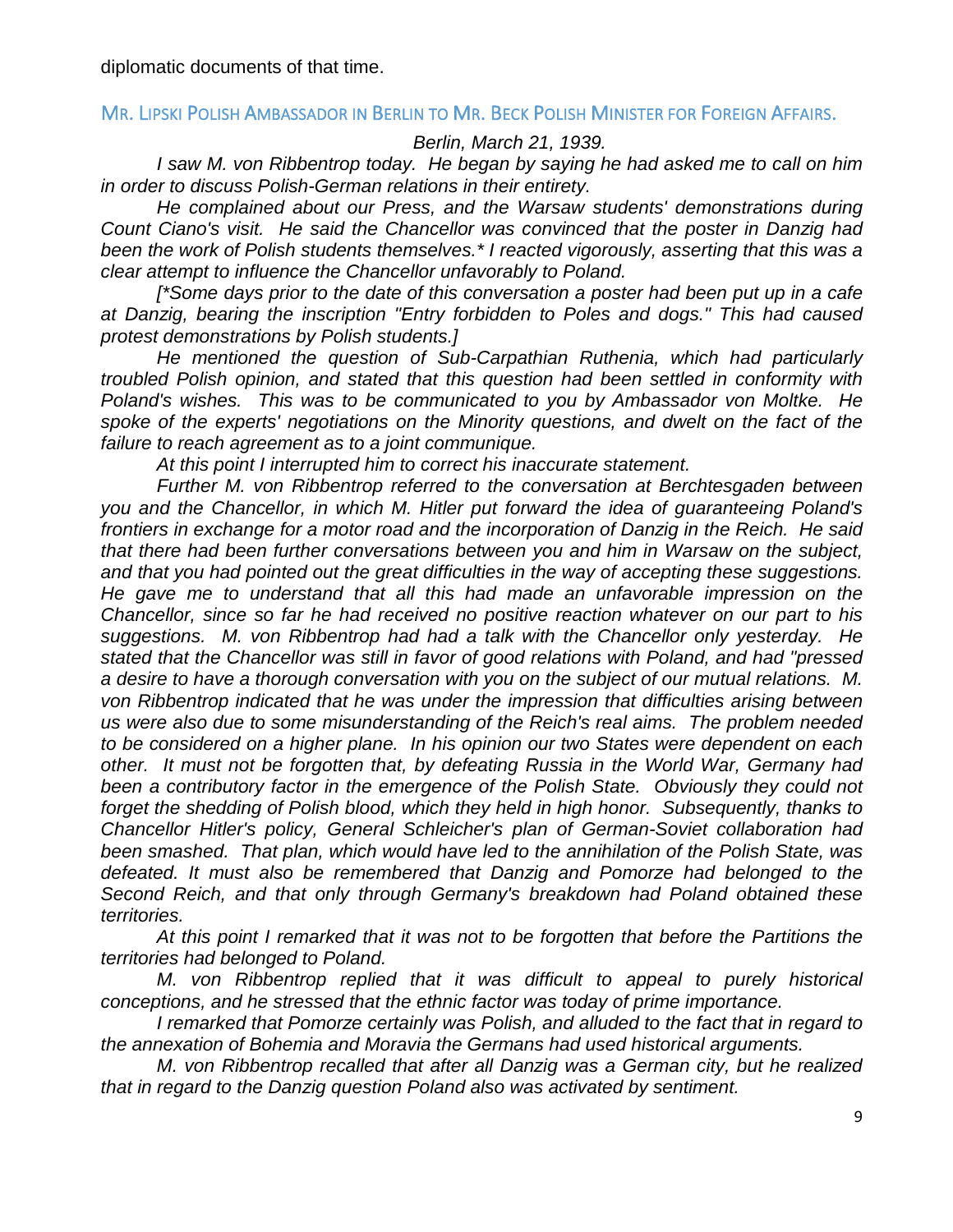*I corrected him by pointing out that in addition it was a vital necessity to Poland, to which M. von Ribbentrop remarked that that could be settled by way of a guarantee.*

*In connection with Danzig, the motor road and the guarantee, M. von Ribbentrop also mentioned the question of Slovakia, indicating that conversations would be possible on this subject. He emphasized that obviously an understanding between us would have to include explicit anti-Soviet tendencies. He affirmed that Germany could never collaborate with the Soviets, and that a Polish-Soviet understanding would inevitably lead to Bolshevism in Poland.*

*I stated that no Polish patriot would allow himself to be drawn towards Bolshevism. He said he realized that, but in this respect the Jewish element in Poland was a danger.*

*Replying generally to M. von Ribbentrop's arguments, I pointed out that so far as our Press was concerned its tone was now quieter than that of any other country.*

*M. von Ribbentrop retorted that he took no notice of the uproar in the British Press. That agitation was entirely without importance. He believed that the Fuehrer always followed the right policy.*

*Subsequently, I stressed the fact that since 1934 our public opinion had been put to considerable trials. Nevertheless it remained quiet . . .*

*I stated that now, during the settlement of the Czecho-Slovakian question, there was no understanding whatever between us. The Czech issue was already hard enough for the Polish public to swallow, for, despite our disputes with the Czechs, they were after all a Slav people. But in regard to Slovakia the position was far worse. I emphasized our community of race, language and religion, and mentioned the help we had given in their achievement of independence. I pointed out our long frontier with Slovakia. I indicated that the Polish man in the street could not understand why the Reich had assumed the protection of Slovakia, that protection being directed against Poland. I said emphatically that this question was a serious blow to our relations.*

*M. von Ribbentrop reflected a moment, and then answered that this could be discussed.*

*I* promised to refer to you the suggestion of a conversation between you and the *Chancellor. M. von Ribbentrop remarked that l might go to Warsaw during the next few*  days to talk over this matter. He advised that the talk should not be delayed, lest the *Chancellor should come to the conclusion that Poland was rejecting all his offers.*

*Finally, I asked whether he could tell me anything about his conversation with the Foreign Minister of Lithuania.*

*M. von Ribbentrop answered vaguely that he had seen M. Urbszys on the latter's return from Rome, and they had discussed the Memel question, which called for a solution.*

*Arising out of the conversation, I am prompted to make the following remarks:*

*The fact that M. von Ribbentrop said nothing on his own initiative about Memel suggests that his conversation with me today, proposing a fundamental "change of view*  between you and the Chancellor, is perhaps aimed at securing our neutrality during the *Memel crisis.*

*M. von Ribbentrop's suggestion of a conversation and his emphasis on its urgency are a proof that Germany has resolved to carry out her Eastern programme quickly, and so desires to have Poland's attitude clearly defined.*

*In these circumstances the conversation acquires very real importance, and must be carefully considered in all its aspects. I assume that you will be desiring to summon me to Warsaw in a day or two in regard to this matter.*

*Poland's reply to all principal German demands was as definite and as decidedly*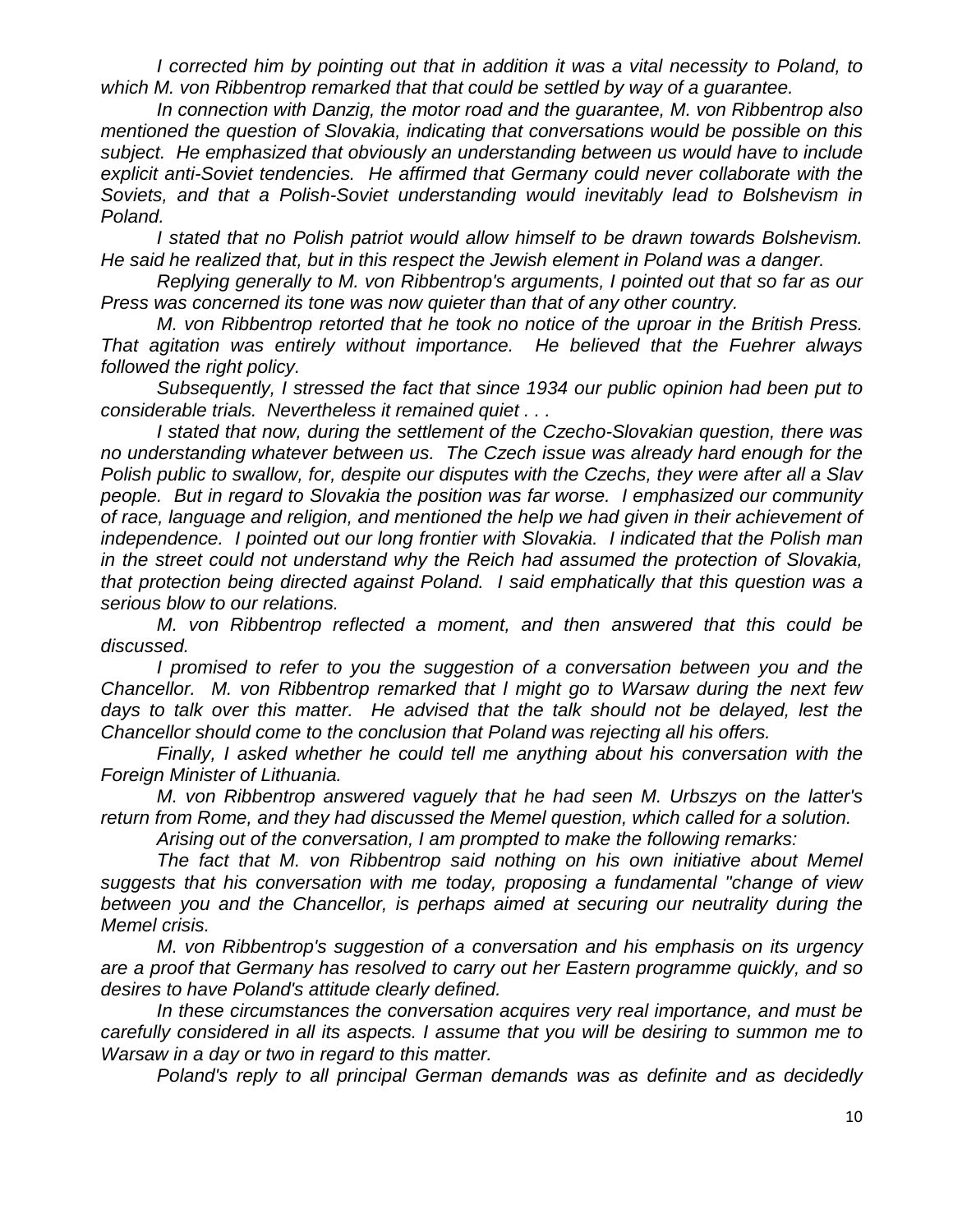*negative as it could be expressed in diplomatic language. Below we give the text of Minister Beck's instructions to Ambassador Lipski.*

# <span id="page-10-0"></span>MR. BECK'S INSTRUCTIONS TO MR. LIPSKI, WARSAW, MARCH 25, 1939.

*With reference to the questions addressed to you on the 21st inst. by M. von Ribbentrop, relating to the complex of Polish-German relations, please communicate the following reply:*

*1. As in the past, so now, the Polish Government attach full importance to the maintenance of good neighborly relations to the utmost extent with the German Reich….*

*2. In regard to questions on which hitherto agreement has always been achieved, but concerning which the German Reich has recently put forward new proposals, namely on the question of transit between the Reich and East Prussia, and on the question of regulating the future of the Free City of Danzig, the Polish Government consider that:*

*(a) They have no interest in hindering the German Government's free communication with the Eastern Province of the Reich. For this reason also, despite many changes which have occurred of recent years, by comparison with the previous state of affairs (for instance, the payment transfers), the Polish Government not only has not placed any difficulties in the way of privileged rail transit, but has arranged the financial side of this transit in accordance with German interests. This being their attitude, the Polish Government is quite willing to study together with the German Government the possibility of further simplification and more facilities in rail and road transit between Germany and East Prussia, so that German citizens shall not encounter unnecessary difficulties while using these communications. To this end, technical experts could set to work to draw up plans which would by degrees render possible an improvement, also from the technical aspect of these communications. All facilities granted on Polish territory could, however, only exist within the limits of Polish sovereignty, and therefore extraterritorial status for ways of communication could not be considered. With this proviso the Polish Government's intentions are in the direction of the most liberal treatment of the German desiderata.*

*The solution of the problem, however, depends upon the attitude the German Government adopt in regard to my suggestions in the following point.*

*(b) So far as the status of the Free City of Danzig is concerned, the Polish Government recalls that they have, for a long time now, made references to the necessity for a settlement of this issue by way of an understanding between Warsaw and Berlin, this because it would correspond to the essence of the problem, and all the more because the League of Nations is losing the possibility of fulfilling the obligations it has undertaken in the matter.*

*From previous conversation it is clear that there is no difference of opinion to the basic approach to the problem, i.e., that the Polish Government in no way hinder the free*  national life of the Free City of Danzig, while the German Government have declared their *respect for Polish rights and interests in the spheres of economy, communications, mercantile marine, and the Polish population on the territory of the Free City. As the entire problem is contained within these two points, the Polish Government consider it would be possible to find a solution based on a Joint Polish-German guarantee to the Free City of Danzig. Such a guarantee would need to meet the aspiration of the German population on the one hand, and to safeguard Polish interests on the other, which interests for that matter are synonymous with the interests of the population of the Free City, considering that the City's well-being has for centuries been based upon Polish maritime trade.*

*The problem of the motor road is primarily of a technical nature. In the opinion of the*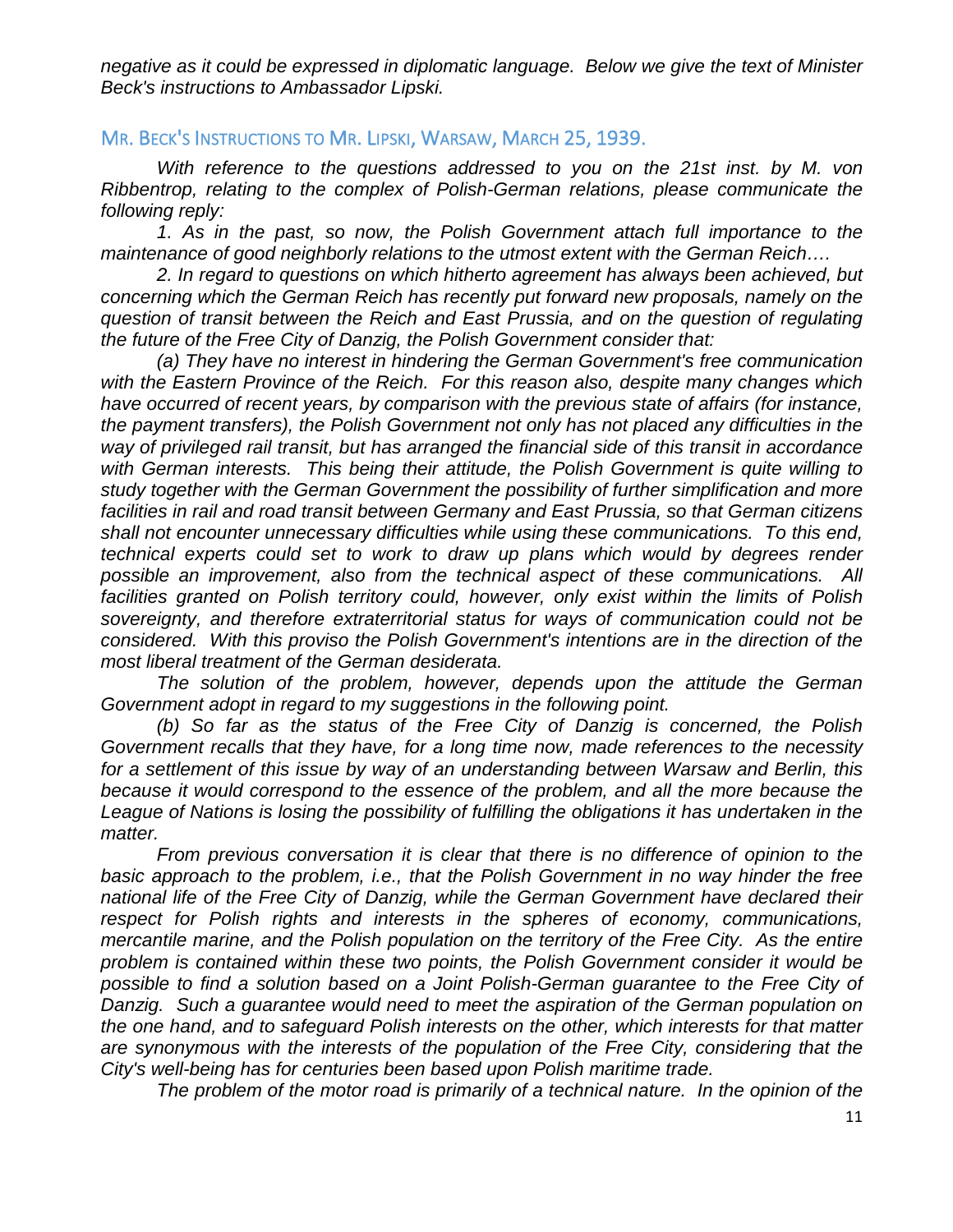*Polish Government, it should be studied by technical experts. On the question of the Free City of Danzig, it would be advisable first to have a discussion of political principles between the Government of the German Reich and the Polish Government and to ensure that in this organism, in the Chancellor's words employed in February fast year, the national conditions of the Free City on the one hand, and the rights and interests of Poland on the other, would be respected. To assume a stabilization of conditions in our part of Europe, the Polish Government considers it desirable to carry on conversations on all these questions as quickly as possible, so as to find a basis for a lasting consolidation of good neighborly relations between Poland and Germany.*

*I request you to add, orally, and with some emphasis, that Marshal Pilsudski implicitly stressed to me that the method of handling the Polish-Danzig problem would he a touchstone of Polish-German relations. I ask you to add that you would be grateful if this opinion were brought to the Chancellor's notice.*

*You can present your statement, in extenso or recapitulated in the force of a memorandum, to the Reich Foreign Minister. On the occasion please add that if it is a question of my eventual meeting with the Reich Chancellor, I always regard this contact as a factor of immeasurable importance, not only to relations between our countries, but to*  general European policy. Yet I would add that in the present difficult situation I think it *indispensable that such conversations should be prepared for by a previous elucidation of the above-mentioned questions, at least in outline form. For, in the atmosphere existing today, personal contacts which yielded no positive results might prove to be a retrogressive step in relations between our States. That my Government would desire to avoid.*

*Please add at the same time that we must now devote great attention to our mutual relations. For, owing to Germany's latest steps in regard to both Slovakia and Lithuania, of which the Polish Government were not informed even at the last moment, although they concerned territories situated right on the frontiers of the Polish Republic, the general atmosphere demands clarification, and the methods of progress utilized by both Governments must be chosen with particular caution.*

*While attempting to liquidate all difficulties through direct negotiations, Poland could not agree to any unilateral decisions and was decided to oppose all threat contained in Ribbentrop's demands.*

*Here is the text of a declaration warning Germany that the change of the international statute of the City of Danzig will not be tolerated. The categorical Polish declaration was backed by certain shifting of troops towards the City of Danzig.*

<span id="page-11-0"></span>MINUTES OF CONVERSATION BETWEEN MR. BECK AND GERMAN AMBASSADOR IN WARSAW VON MOLTKI, WARSAW, MARCH 28, 1939.

*M. Beck made the following declaration to the German Ambassador.*

*"In a conversation which has taken place in Berlin between the Polish Ambassador and M. von Ribbentrop, the latter has declared that Polish aggression against the Free City of Danzig would be regarded by the Reich Government as an aggression against Germany itself.*

*"Without considering the justification for this declaration from the point of view of international law, I must state in the name of my Government that any intervention by the German Government aimed at changing the status quo in Danzig will be regarded as an aggression against Poland."*

*"By way of commentary I add that any similar attempt on the part of the Senate of the*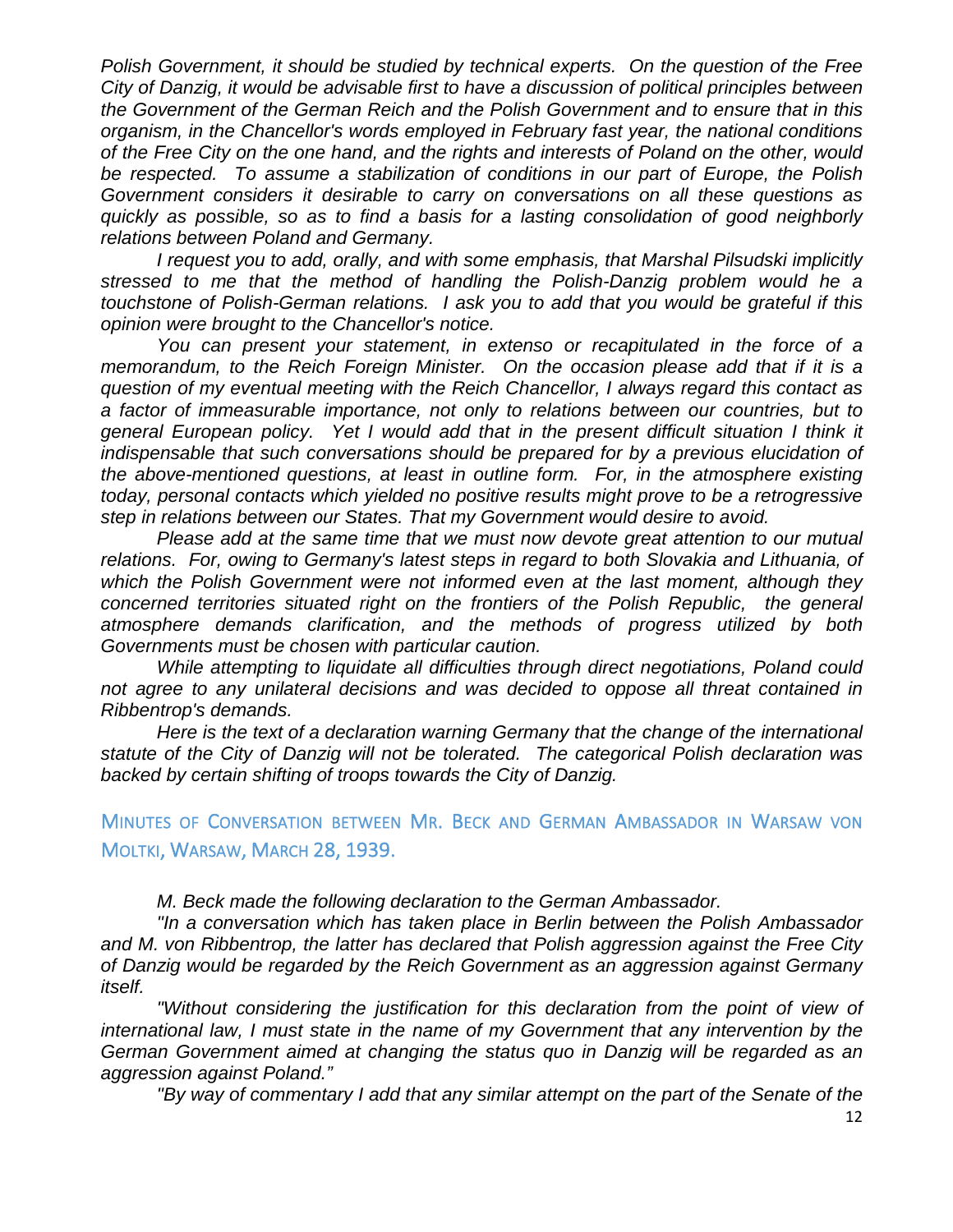*Free City would cause an immediate reaction on the part of the Polish Government."*

*"Nevertheless you have my authority for telling your Government that the Polish Government have no intention of committing any act of violence against the Free City, and are still of the opinion that the fate of that Organism should be settled by way of an agreement between the Polish and German Governments."*

*The Ambassador: "You want to negotiate at the point of the bayonet!"*

*M. Beck: "That is your own method."*

*In the meantime the Western democracies and primarily Great Britain, after the shock of German occupation of Prague, decided to take a firmer stand against German aggression.*

*On March 21, 1939, the very day on which German Minister von Ribbentrop threatened Poland with unilateral action, the British Ambassador Sir Howard Kennard submitted the following memorandum to the Polish Government:*

#### <span id="page-12-0"></span>MEMORANDUM PRESENTED TO THE MINISTRY FOR FOREIGN AFFAIRS BY SIR HOWARD KENNARD.

#### March 21, 1939.

1. Recent German absorption of Czechoslovakia shows clearly that the German *Government are resolved to go beyond their hitherto avowed aim to consolidate the German race. They have now extended their conquest to another nation, and if this should prove subsequently part of a definite policy of domination, there is no State in Europe which is not directly or ultimately threatened.*

*2. In the circumstances thus created, it seems to His Majesty's Government in the United Kingdom to be desirable to proceed without delay to the organization of mutual support on the part of all those who realize the necessity of protecting international society from further violation of the fundamental laws on which it rests.*

*3. As a first step they propose that the French, Soviet and Polish Governments should join with His Majesty's Government in signing and publishing a formal declaration, the terms of which they suggest should be on the lines of the following:*

*"We, the undersigned, duty authorized to that effect, hereby declare that inasmuch as peace and security in Europe are matters of common interest and concern, and since European peace and security may be affected by any action which constitutes a threat to the political independence of any European State, our respective Governments hereby undertake immediately to consult together as to what steps should be taken to offer joint resistance to any such action.,,*

*4. It appears to his Majesty's Government that such a declaration would in itself be a valuable contribution to the stability of Europe, and they would propose that the publication should be followed by an examination by the signatories of any specific situation which requires it, with a view to determining the nature of any action which might be taken.*

*5. His Majesty's Government in the United Kingdom would be prepared to sign the declaration immediately the three other Governments indicated their readiness to do so.* 

*6. They would propose to say nothing of this to other Governments concerned before the four Powers are agreed on the declaration.*

As the declaration was wide in scope, it had to be discussed. Such a loss of time was undesirable. That is why Poland - while not rejecting the plan of mutual declaration of the Polish, British, French and Soviet Governments suggested a temporary bilateral agreement between Poland and Great Britain.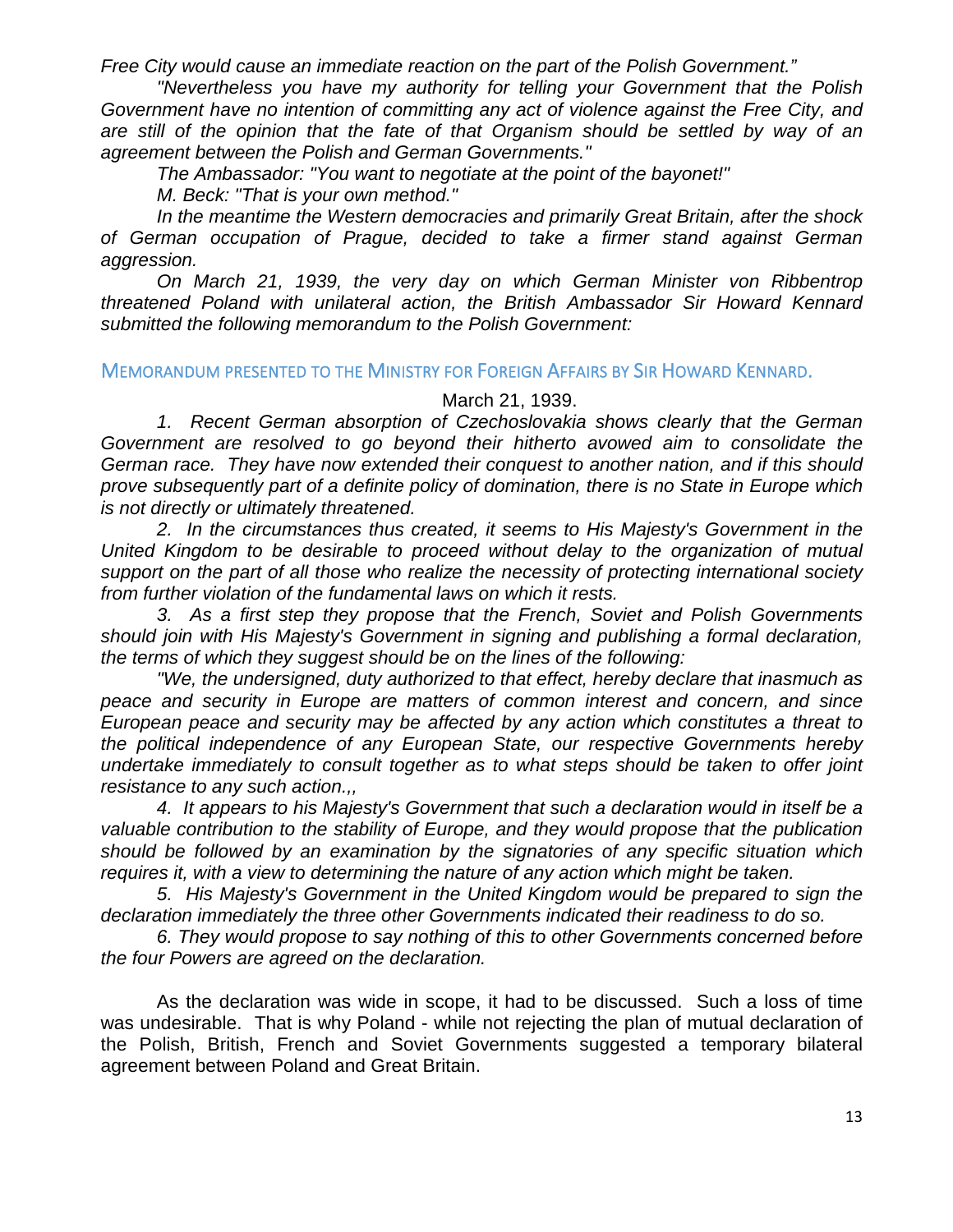*With reference to the British proposal of Lord Halifax whether, in view of:* 

<span id="page-13-0"></span>*1. The unavoidable difficulties and complications, and consequent waste of time, involved in multilateral negotiations,*

*2. On the other hand, because of the very rapid pace of events, which from one day to the next might create the necessity for friendly understanding to coordinate views and actions, the British Government would not be prepared to consider the possibility of concluding with us immediately a bilateral agreement in the spirit of the proposed declaration.*

In my understanding, such an agreement would not prejudge the fate of further *general negotiations; nevertheless it would at once give us a basis for useful cooperation in various fields which today present certain dangers.*

*I have mentioned the idea of such an agreement to the British Ambassador here, adding that we have alliance with France dating from 1921, and the British, for their part, also have their understanding with the French, so that in the event of our two Governments reaching an agreement, we would not be acting in contradiction either to Polish or to British policy in relation to France. I also assume that the French Government would be confidentially informed of our eventual decisions.*

*The form and scope of such an arrangement, or possibly "Gentlemen's Agreement," could be quickly defined, if the British Government regarded the principle itself as possible of acceptance*

*.* As a result of the exchange of opinions the British Prime Minister submitted to the House of Commons in the name of His Majesty's Government and the French Government the following declaration:

# <span id="page-13-1"></span>STATEMENT BY MR. CHAMBERLAIN IN THE HOUSE OF COMMONS, MARCH 31, 1939.

*"As I said this morning, His Majesty's Government have no official confirmation of the rumors of any projected attack on Poland and they must not, therefore, be taken as accepting them as true.*

*"I am glad to take this opportunity of stating again the general policy of His Majesty's Government. They have constantly advocated the adjustment, by way of free negotiation between the parties concerned, of any differences that may arise between them. They consider that this is the natural and proper course where differences exist. In their opinion there should be no question incapable of solution by peaceful means, and they would see no justification for the substitution of force or threats of force for the method of negotiation.*

"As the House is aware, certain consultations are now proceeding with other *Governments. In order to make perfectly clear the position of His Majesty's Government in the meantime before those consultations are concluded, I now have to inform the House that during that period, in the event of any action which clearly threatened Polish independence, and which the Polish Government accordingly considered it vital to resist with their national forces, His Majesty's Government would feel themselves bound at once to lend the Polish Government all support in their power. They have given the Polish Government an assurance to this effect.*

*I may add that the French Government has authorized me to make it plain that they stand in the same position in this matter as do His Majesty's Government."*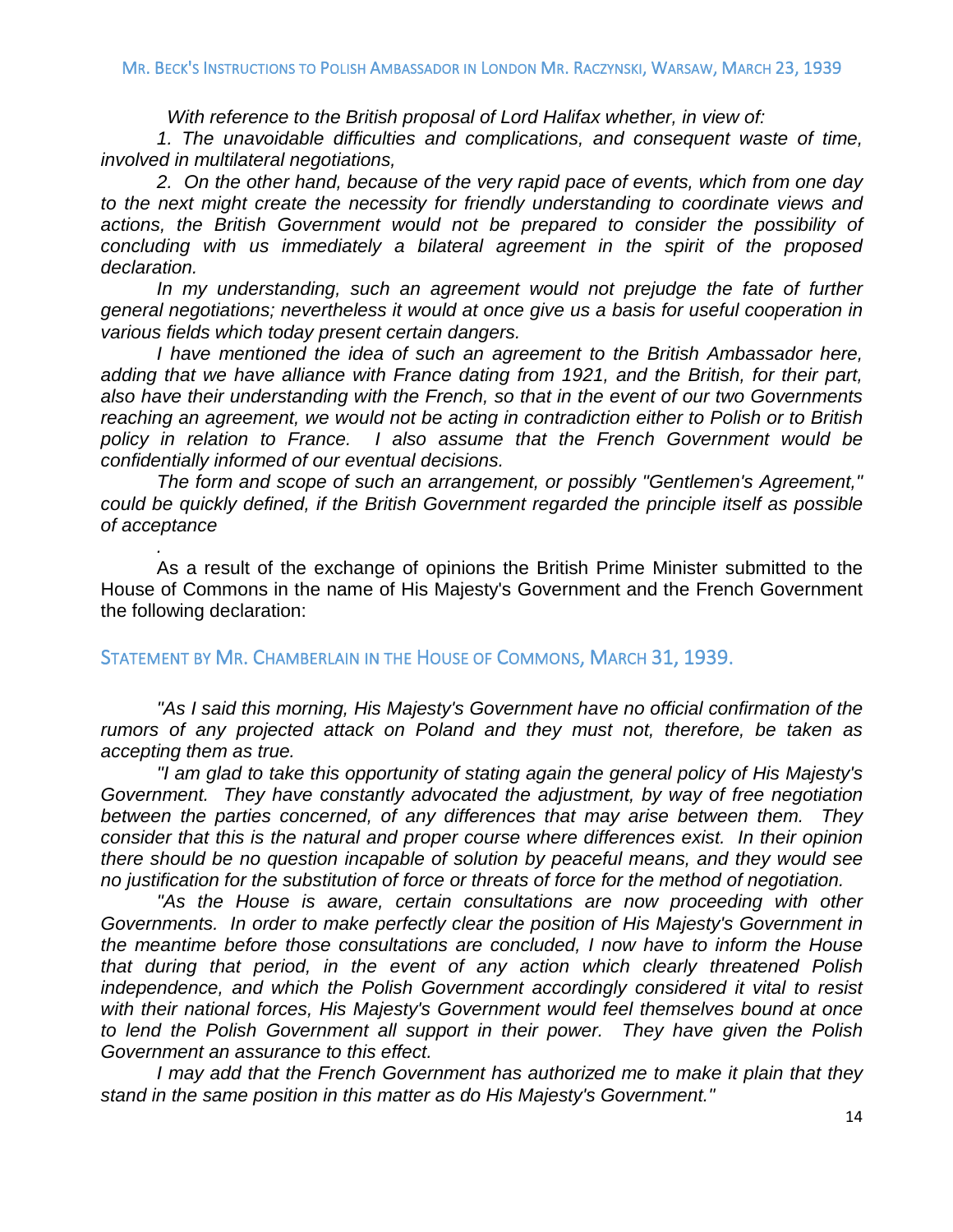Prime Minister Chamberlain's declaration bore the characteristics of unilateral guarantee. Poland was aiming at substituting this guarantee with a mutual assistance pact in which both countries would assure military assistance in case of enemy aggression. The Anglo-Polish communique of April 6, 1939, testified to the existence of these tendencies.

### <span id="page-14-0"></span>POLISH-ENGLISH COMMUNIQUE, APRIL 6, 1939.

The conversations with M. Beck have covered a wide field and shown that the two Governments are in complete agreement upon certain general principles.

It was agreed that the two countries were prepared to enter into an agreement of permanent and reciprocal character to replace the present temporary and unilateral assurance given by His Majesty's Government to the Polish Government. Pending the completion of the permanent agreement, M. Beck gave his Majesty's Government an assurance that the Polish Government would consider themselves under an obligation to render assistance to His Majesty's Government under the same conditions as those contained in the temporary assurance already given by His Majesty's Government to Poland.

Like the temporary assurance, the permanent agreement would not be directed against any other country, but would be designed to assure Great Britain and Poland of mutual assistance in the event of any threat, direct or indirect, to the independence of either. It was recognized that certain matters, including a more precise definition of the various ways in which the necessity for such assistance might arise, would require further examination before the permanent agreement could be completed.

It was understood that the arrangements above mentioned should not preclude either Government from making agreements with other countries in the general interest of the consolidation of peace.

In the meantime international gossipers and troublemakers began spreading rumors that Poland's attitude concerning Danzig underwent a change. These rumors were cut short when on April 20, 1939, Minister Beck sent the following message to the Polish diplomatic representatives:

# <span id="page-14-1"></span>MR. BECK TO ALL POLISH DIPLOMATIC MISSIONS ABROAD, WARSAW, APRIL 20, 1939.

In connection with a new wave of rumors, the Polish Government have to state that their attitude to the Danzig question is as follows:

(a) The Polish Government hold unswervingly to the position that the German population of the Free City of Danzig should be left in complete freedom of development of their internal political life.

(b) The Polish Government cannot resign their fundamental rights, or consent that the enjoyment of such rights should be under the control of a third Party.

(c) The Polish Government cannot accept any unilateral decisions in regard to the Danzig question.

The German Government are aware of this attitude, and at any moment it may be the subject of negotiation, but there is no sign of any haste on the part of Germany.

The reply to Poland's stand came from Hitler himself. In a speech delivered at the Sportpalast in Berlin Hitler rejected the pacifist proposals of President Roosevelt and took the following attitude toward Poland: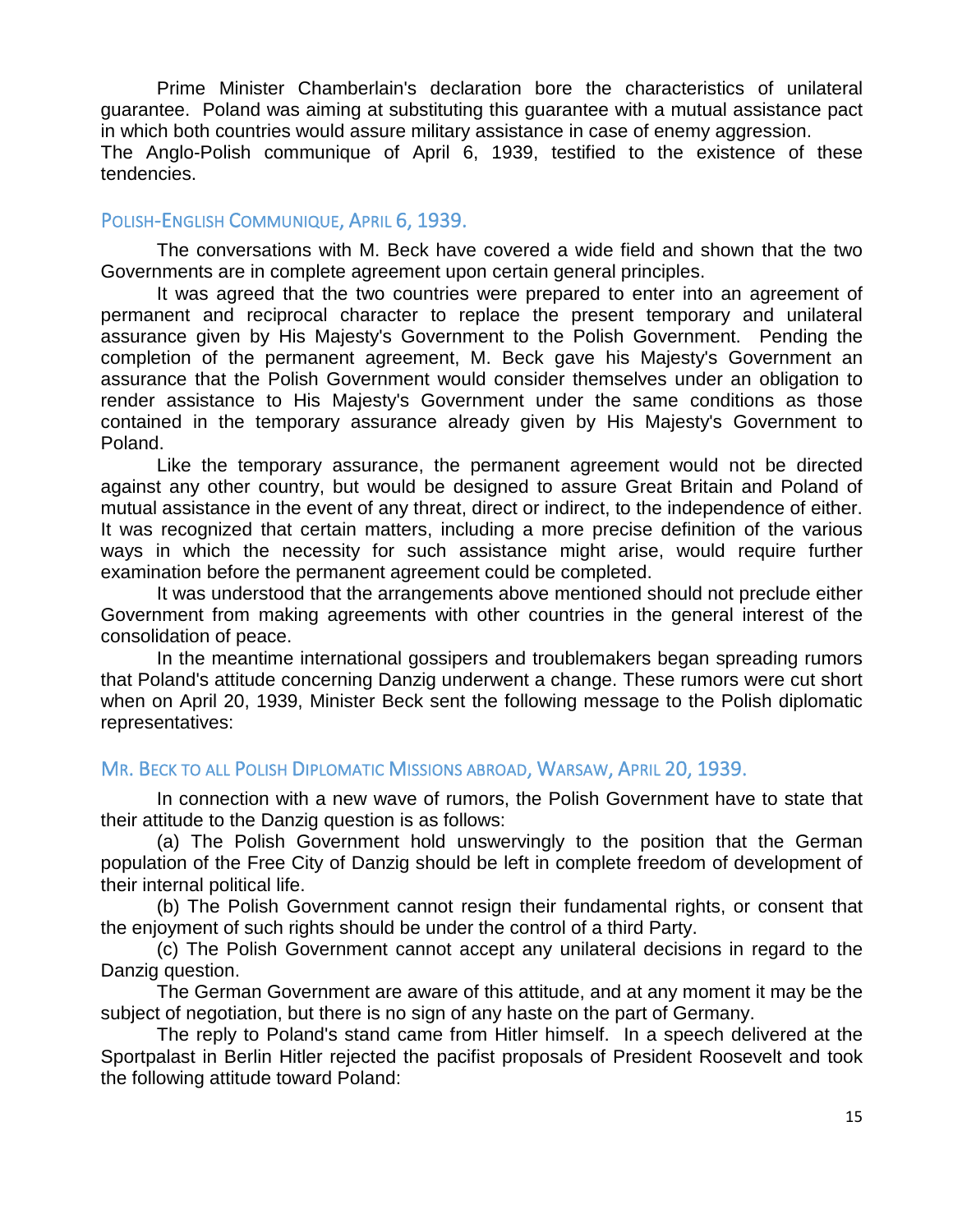# <span id="page-15-0"></span>EXTRACT FROM CHANCELLOR HITTER'S SPEECH TO THE REICHSTAG, APRIL 28, 1939.

"I have had the following proposal submitted to the Polish Government:

"(1) Danzig returns as a Free State into the framework of the German Reich.

"(2) Germany receives a route through the Corridor and a railway line at her own disposal possessing the same extra-territorial status for Germany as the Corridor itself has for Poland.

"In return, Germany is prepared:

"(1) To recognize all Polish economic rights in Danzig.

"(2) To ensure for Poland a free harbor in Danzig of any size desired which would have completely free access to the sea.

"(3) To accept at the same time the present boundaries between Germany and Poland and to regard them as ultimate.

"(4) To conclude a twenty-five-year non-aggression treaty with Poland, a treaty therefore which would extend far beyond the duration of my own life.

"(5) To guarantee the independence of the Slovak State by Germany, Poland and Hungary jointly - which means in practice the renunciation of any unilateral German hegemony in this territory.

"The Polish Government have rejected my offer and have only declared that they are prepared (1) to negotiate concerning the question of a substitute for the Commissioner of the League of Nations and (2) to consider facilities for the transit traffic through the Corridor.

"I have regretted greatly this incomprehensible attitude of the Polish Government, but that alone is not the decisive fact; the worst is that now Poland, like Czechoslovakia a year ago, believes, under the pressure of a lying international campaign, that it must call up troops, although Germany on her part has not called up a single man and had not thought of proceeding in any way against Poland. As I have said, this is in itself very regrettable and posterity will one day decide whether it was really right to refuse this suggestion made this once by me. This - as I have said -was an endeavor on my part to solve a question which intimately affects the German people by a truly unique compromise, and to solve it to the advantage of both countries. According to my conviction Poland was not a giving party in this solution at all but only a receiving party, because it should be beyond all doubt that Danzig will never become Polish. The intention to attack on the part of Germany, which was merely invented by the international Press, led as you know to the so called guarantee offer and to an obligation on the part of the Polish Government for mutual assistance, which would also, under certain circumstances, compel Poland to take military action against Germany in the event of a conflict between Germany and any other Power and in which England, in her turn, would be involved. This obligation is contradictory to the agreement which I made with Marshal Pilsudski some time ago, seeing that in this agreement reference is made exclusively to existing obligations, that is at that time, namely, to the obligations of Poland towards France of which we were aware. To extend these obligations subsequently is contrary to the terms of the German-Polish non-aggression pact. Under these circumstances I should not have entered into this pact at that time, because what sense can a non-aggression pact have if one partner in practice leaves open an enormous number of exceptions.

"There is either collective security, that is collective insecurity and continuous danger of war, or clear agreements which, however, exclude fundamentally any use of arms between the contracting parties. I therefore look upon the agreement which Marshal Pilsudski and I at one time concluded as having been unilaterally infringed by Poland and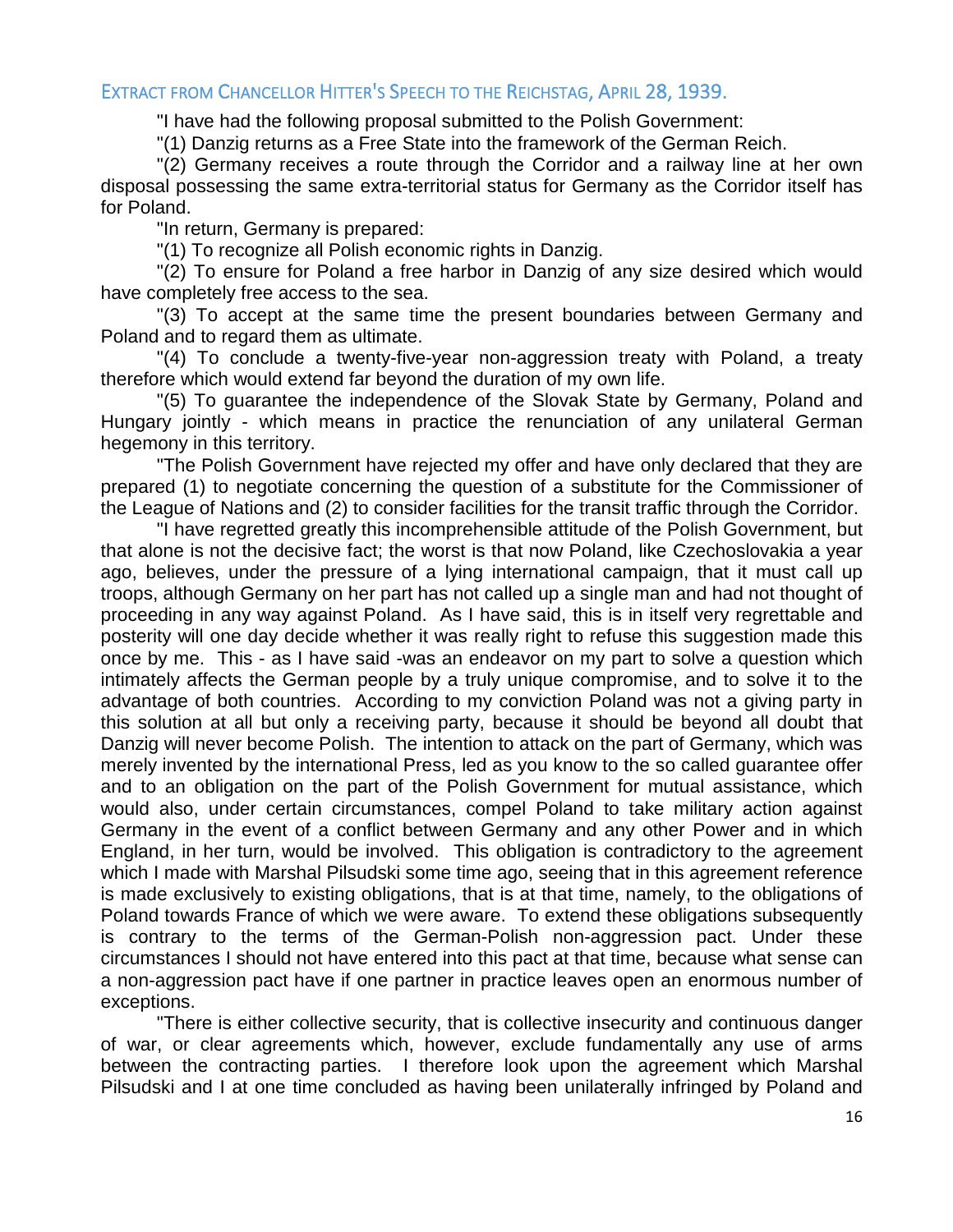thereby no longer in existence!"

"I have sent a communication to this effect to the Polish Government. However, I can only repeat at this point that my decision does not constitute a modification of any attitude in principle with regard to the problems mentioned above. Should the Polish Government wish to come to fresh contractual arrangements governing its relations with Germany, I can but welcome such an idea, provided, of course, that these arrangements are based on an absolutely clear obligation binding both parties in equal measure. Germany is perfectly willing at any time to undertake such obligations and also to fulfill them."

At the very moment when Hitler was delivering his speech, the Polish Foreign Office in Warsaw was handed a diplomatic note by the Charge d'Affairs of the German Embassy. In a roundabout lengthy legal argumentation the note endeavored to expound Hitler's decision to break off the German\_-Polish non-aggression pact.

The truth remained nevertheless that the act was illegal, for there was no provision in the pact for its being terminated by any one party to it before 1944.

A week after Hitler's speech Jozef Beck, the Polish Minister of Foreign Affairs, addressed the Polish Parliament.

# <span id="page-16-0"></span>MR. BECK'S SPEECH TO THE SEYM, MAY 5, 1939.

This session of Parliament provides me with an opportunity of filling in some gaps in my work of recent months. The course of international events might perhaps justify more statements by a Foreign Minister than my single expose in the Senate Commission for Foreign Affairs.

(2) On the other hand, it was precisely that swift development of events that prompted me to postpone a public declaration until such time as the principal problems of our foreign policy had taken on a more definite form.

(3) The consequences of the weakening of collective international institutions and of a complete change in the method of intercourse between nations, which I have reported on several occasions in both Houses, caused many new problems to arise in different parts of the world. That process and its results have in recent months reached the borders of Poland.

(4) A very general definition of these phenomena may be given by saying that relations between individual Powers have taken on a more individual character, with their own specific features. The general rules have been weakened. One nation simply speaks more and more directly to another.

(5) As far as we are concerned, very serious events have taken place. Our contact with some Powers has become easier and firmer, while in some cases serious difficulties have arisen. Looking at things chronologically, I refer, in the first place, to our agreement with the United Kingdom, with Great Britain. After repeated diplomatic contacts, designed to define the scope and objects of our future relations, we reached on the occasion of my visit to London a direct agreement based on the principle of mutual assistance in the event of a direct or indirect threat to the independence of one of our countries. The formula of the agreement is known to you from the declaration of Mr. Neville Chamberlain of April 6, the text of which was drafted by mutual agreement and should be regarded as a pact concluded between the two Governments. I consider it my duty to add that the form and character of the comprehensive conversations held in London give a particular value to the agreement. I should like Polish public opinion to be aware that I found on the part of British statesmen not only a profound knowledge of the general political problems of Europe, but also such an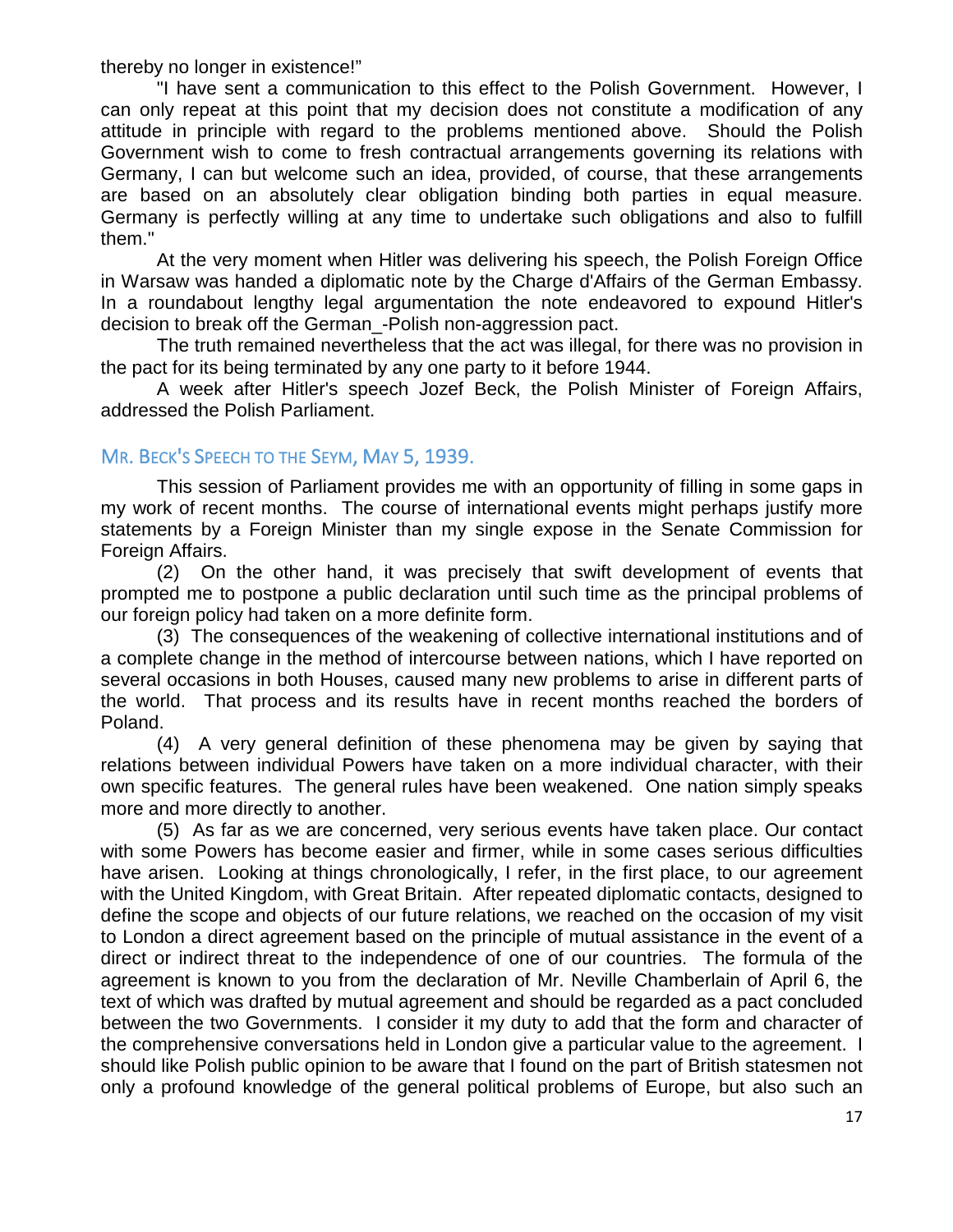attitude towards our country as permitted me to discuss all vital problems with frankness and confidence without any reservations or doubts.

(6) It was possible to establish rapidly the principles of Polish-British collaboration, first of all because we made it clear to each other that the intentions of both Governments coincide as regards fundamental European problems; certainly, neither Great Britain nor Poland has any aggressive intentions whatever, but they stand equally firmly in defense of certain basic principles of conduct in international life.

(7) The parallel declarations of French political leaders confirm that it is agreed between Paris and Warsaw that the efficiency of our defense pact not only cannot be adversely affected by changes in the international situation, but, on the contrary, that this agreement should constitute one of the most essential elements in the political structure of Europe. The Polish-British Agreement, however, has been employed by the Chancellor of the German Reich as the pretext for unilaterally declaring nonexistent the agreement which the Chancellor of the Reich concluded with us in 1934.

(8) Before passing to the present stage of this matter, allow me to sketch a brief historical outline.

(9) The fact that I had the honor actively to participate in the conclusion and execution of the Polish-German Pact imposes on me the duty of analyzing it. The pact of 1934 was a great event in 1934. It was an attempt to improve the course of history between two great nations, an attempt to escape from the unwholesome atmosphere of daily discord and wider hostile intentions, to rise above the animosity which had accumulated for centuries, and to create deep foundations of mutual respect. An endeavor to oppose evil is always the best form of political activity.

(10) The policy of Poland proved our respect for that principle in the most critical moments of recent times.

(11) From this point of view the breaking off of that pact in not an insignificant matter. However, every treaty is worth as much as the consequences which follow it. And if the policy and conduct of the other party diverges from the principle of the pact, we have no reason for mourning its weakening or dissolution. The Polish-German Pact of 1934 was a treaty of mutual respect and good neighborly relations, and as such it contributed a positive value to the life of our country, of Germany and of the whole of Europe. But since there has appeared a tendency to interpret it as limiting the freedom of our policy, or as a ground for demanding from us unilateral concessions contrary to our vital interests, it has lost its real character.

(12) Let us now pass to the present situation. The German Reich has taken the mere fact of the Polish-British understanding as a motive for the breaking off of the pact of 1934. Various legal objections were raised on the German side. I will take the liberty of referring jurists to the text of our reply to the German memorandum, which will be handed today to the German Government. I will not detain you any longer on the diplomatic form of this event, but one of its aspects has a special significance. The Reich Government, as appears from the text of the German memorandum, made its decision on the strength of Press reports, without consulting the views of either the British or the Polish Government as to the character of the agreement concluded. It would not have been difficult to do so, for immediately on my return from London I expressed my readiness to receive the German Ambassador, who has hitherto not availed himself of the opportunity.

(13) Why is this circumstance important? Even for the simplest understanding it is clear that neither the character nor the purpose and scope of the agreement influenced this decision, but merely the fact that such an agreement had been concluded. And this in turn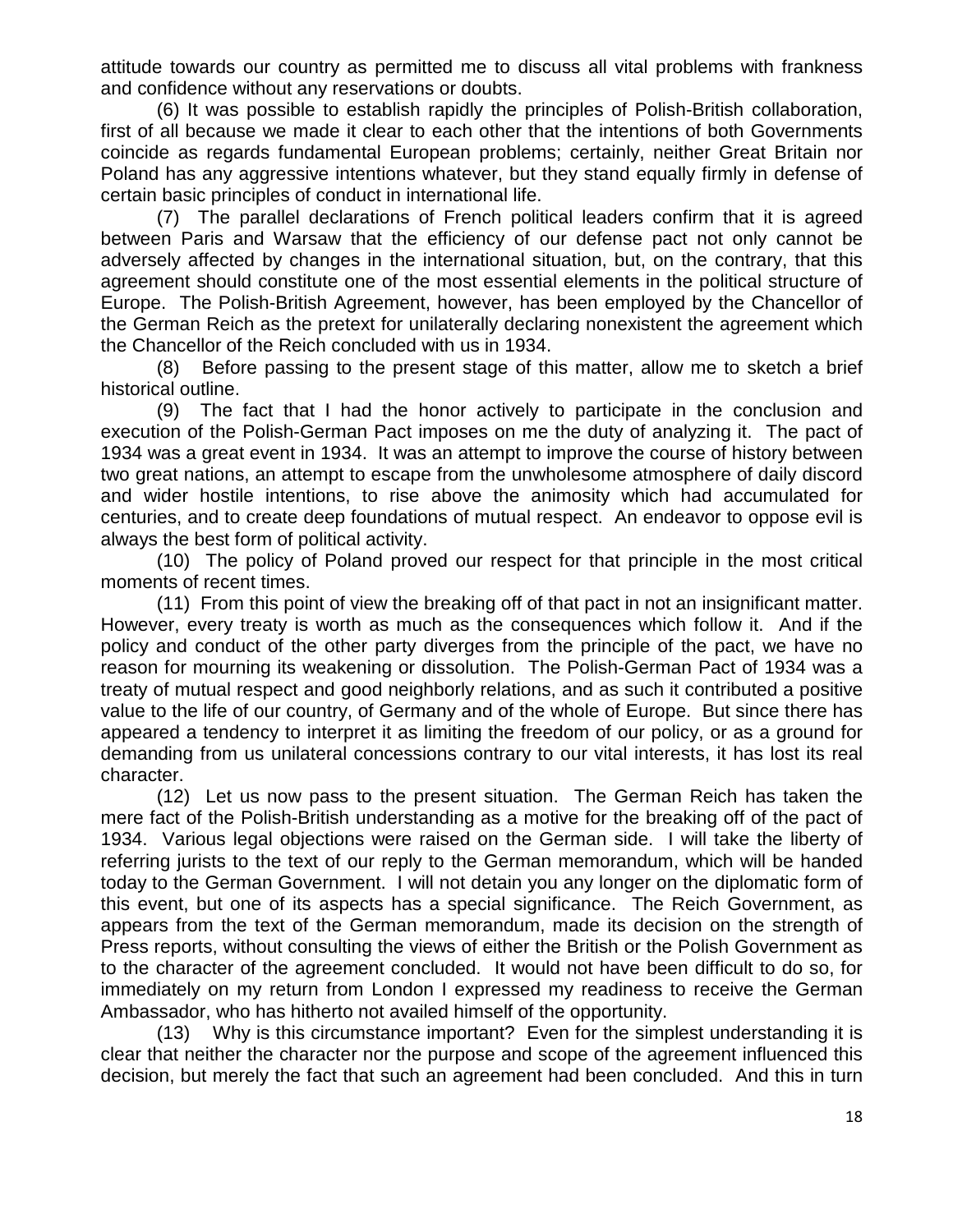is important for an appreciation of the objects of German policy, since if, contrary to previous declarations, the Government of the Reich interpreted the Polish-German Declaration of non-aggression of 1934 as intended to isolate Poland and to prevent the normal friendly collaboration of our country with the Western Powers, we ourselves should always have rejected such an interpretation.

(14) To make a proper estimate of the situation, we should first of all ask the question, what is the real object of all this? Without that question and our reply, we cannot properly appreciate the real import of German statements with regard to matters of concern to Poland. I have already referred to our attitude towards the West. There remains the question of the German proposals as to the future of the Free City of Danzig, the communication of the Reich with East Prussia through our province of Pomorze, and the further subjects raised as of common interest to Poland and Germany.

(15) Let us therefore, investigate these problems in turn.

(16) As to Danzig, first some general remarks. The Free City of Danzig was not invented by the Treaty of Versailles. It has existed for many centuries as the result - to speak accurately, and rejecting the emotional factor - of the positive interplay of Polish and German interests. The German merchants of Danzig assured the development and prosperity of that city, thanks to the overseas trade of Poland. Not only the development, but the very raison d'etre of the city was formerly due to the decisive fact of its situation at the mouth of our only great river, and today to its position on the main waterway and railway line connecting us with the Baltic. This is a truth which no new formula can change. The population of Danzig is today predominantly German, but its livelihood and prosperity depend on the economic potentialities of Poland.

(17) What conclusions have we drawn from this fact? We have stood and stand firmly on the ground of the rights and interests of our sea-borne trade and our maritime policy in Danzig. While seeking reasonable and conciliatory solutions, we have purposely not endeavored to exert any pressure on the free national, ideological and cultural development of the German majority in the Free City.

(18) I shall not prolong this speech by quoting examples. They are sufficiently well known to all who have been in any way concerned with the question. But when, after repeated statements by German statesmen, who had respected our standpoint and expressed the view that "This provincial town will not be the object of a conflict between Poland and Germany," I hear a demand for the annexation of Danzig to the Reich, when I receive no reply to our proposal of March 26 for a joint guarantee of the existence and rights of the Free City, and subsequently I learn that this has been regarded as a rejection of negotiations, l have to ask myself, what is the real object of all this?

(19) Is it the freedom of the German population of Danzig (which is not threatened), or a matter of prestige, or is it a matter of barring Poland from the Baltic, from which Poland will not allow herself to be barred?

(20) The same considerations apply to communication across our province of Pomorze. I insist on the term "province of Pomorze." The word "corridor" is an artificial invention, for this is an ancient Polish territory with an insignificant percentage of German colonists.

(21) We have given the German Reich all railway facilities, we have allowed its citizens to travel without customs or passport formalities from the Reich to East Prussia. We have suggested the extension of similar facilities to road traffic.

(22) And here again the question arises - what is the real object of it all?

(23) We have no interest in obstructing German citizens in their communication with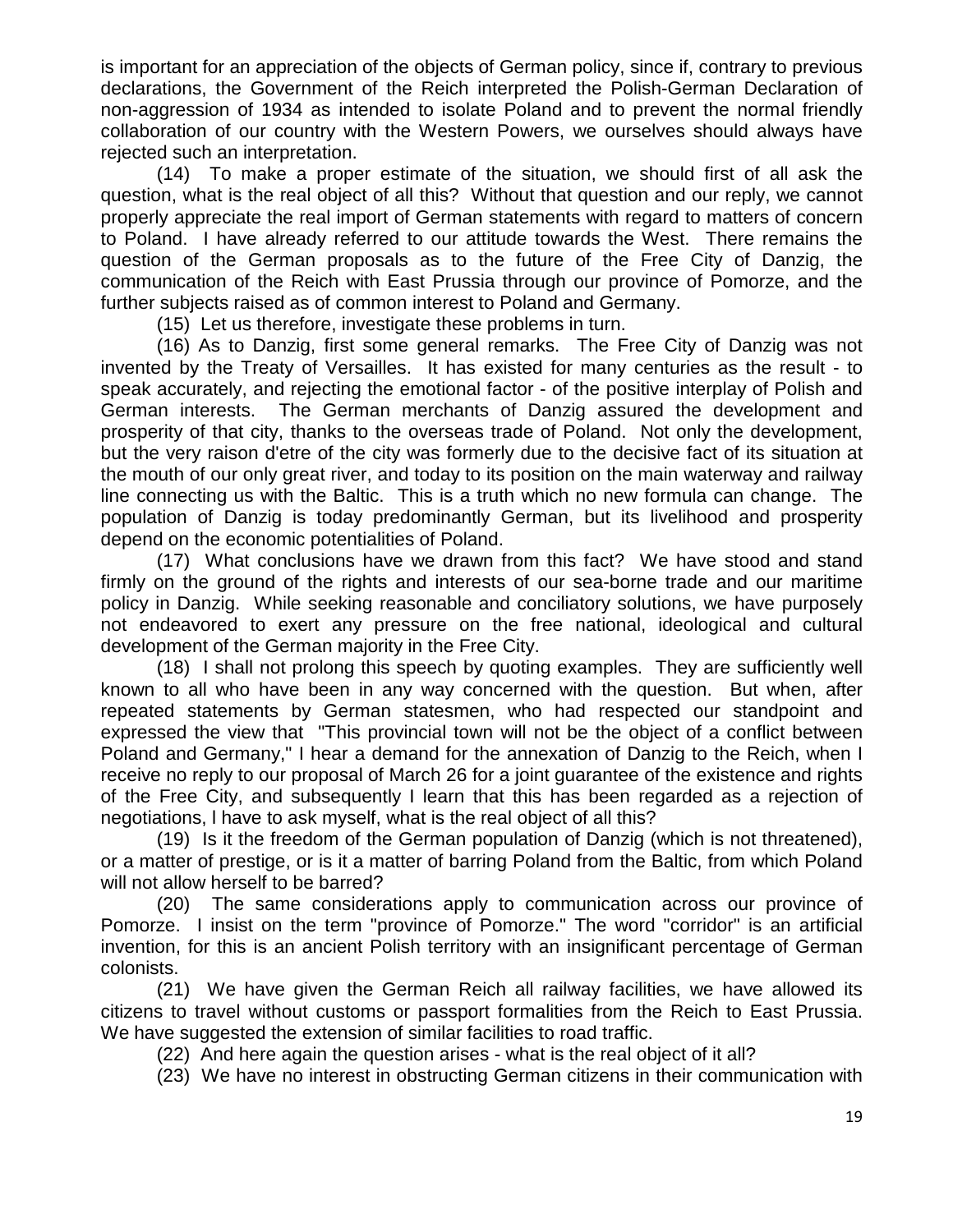their eastern province. But we have, on the other hand, no reason whatever to restrict our sovereignty on our own territory.

(24) On the first and second points, i.e., the question of the future of Danzig and of communication across Pomorze, it is still a matter of unilateral concessions which the Government of the Reich appear to be demanding from us.

 A self-respecting nation does not make unilateral concessions. Where, then, is the reciprocity? It appears somewhat vague in the German proposals. The Chancellor of the Reich mentioned in his speech a triple condominium in Slovakia. I am obliged to state that I heard this proposal for the first time in the Chancellor's speech of April 28. In certain previous conversation only allusions were made to the effect that in the event of a general agreement the question of Slovakia could be discussed. We did not attempt to go further with such conversations, since it is not our custom to bargain with the interest of others. Similarly, the proposal for a prolongation of the pact of non-aggression for twenty-five years was not advanced in any concrete form in any of the recent conversations. Here also unofficial hints were made, emanating, it is true, from prominent representatives of the Reich Government. But in such conversations various other hints were made which extended much further than the subjects under discussion. I reserve the right to return to this matter if necessary.

(25) In his speech the Chancellor of the Reich proposes, as a concession on his part, the recognition and definite acceptance of the present frontier between Poland and Germany. I must point out that this would only have been a question of recognizing what is de jure and de facto our indisputable property. Consequently, this proposal likewise cannot affect my contention that the German desiderata regarding Danzig and a motor road constitute unilateral demands.

(26) In the light of these explanations, the House will rightly expect from me an answer to the last passage of the German memorandum which says: "If the Polish Government attach importance to a new settlement of Polish-German relations by means of a treaty, the German Government are prepared to do this." It appears to me that I have already made clear our attitude, but for the sake of order I will make a resume.

(27) The motive for concluding such an agreement would be the word "peace," which the Chancellor emphasized in his speech.

(28) Peace is certainly the object of the difficult and intensive work of Polish diplomacy. Two conditions are necessary for this word to be of real value: (1) peaceful intentions, (2) peaceful methods of procedure. If the Government of the Reich are really guided by those two pre-conditions in relation to this country, then all conversations, provided, of course, that they respect the principle I have already enumerated, are possible.

(29) If such conventions take place, the Polish Government will, according to their custom, approach the problem objectively, having regard to the experience of recent times, but without withholding their utmost good will.

(30) Peace is a valuable and desirable thing. Our generation, which has shed its blood in several wars, surely deserves a period of peace. But peace, like almost everything in this world, has its price, high but definable. We in Poland do not recognize the conception of "peace at any price." There is only one thing in the life of men, nations and States which is without price, and that is honor.

# OUTBREAK OF THE WAR

<span id="page-19-0"></span>After this aggravation of the situation in the spring of 1939, there followed a period of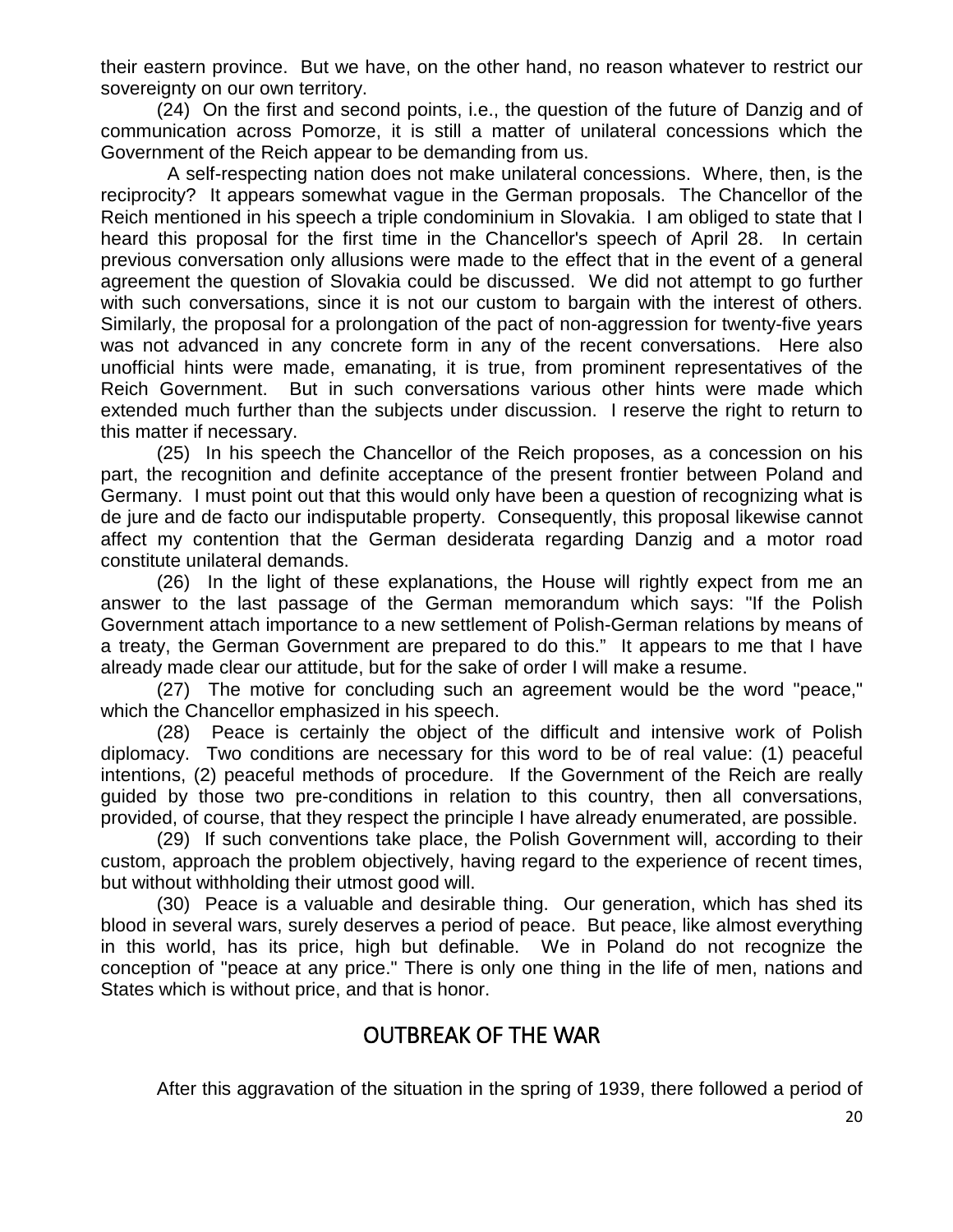calm on the diplomatic front. The summer witnessed a psychological war of nerves carried on rather by the German press and Nazi organizations than by diplomatic elements.

It was only at the end of August that two important international events took place. The first was the signing of the German-Soviet non-aggression pact in Moscow on August 23, 1939. The circumstances surrounding the signing of that pact and the empty-handed dismissal of the French-British military mission from the Kremlin are still vivid in the mind of the world.

**NON-AGGRESSION PACT BETWEEN GERMANY AND UNION OF SOVIET SOCIALIST REPUBLICS.**

*The Government of the German Reich and the Government of the Union of Soviet Socialist Republics, guided by the desire to strengthen the cause of peace between Germany and the Union of Soviet Socialist Republics, and taking as a basis the*  fundamental regulations of the Neutrality Agreement concluded in April, 1936, between *Germany and the Union of Soviet Socialist Republics, have reached the following agreements:*

*Article 1. The two Contracting Parties bind themselves to refrain from any act of force, any aggressive action and any attack on one another, both singly and also jointly with other Powers.*

*Article 2. In the event of one of the Contracting Parties becoming the object of warlike action on the part of a third Power, the other Contracting Party shall in no manner support this third Power.*

*Article 3. The Government of the two Contracting Parties shall in future remain continuously in touch with one another, by way of consultation, in order to inform one another on questions touching their joint interests.*

*Article 4. Neither of the two Contracting Parties shall participate in any grouping of Powers which is directed directly or indirectly against the other Party.*

*Article 5. In the event of disputes or disagreements arising between the Contracting Parties on questions of this or that kind, both Parties would clarify these disputes or disagreements exclusively by means of friendly exchange of opinion, or, if necessary, by arbitration committees.*

*Article 6. The present Agreement shall be concluded for a period of ten years on the understanding that, in so far as one of the Contracting Parties does not give notice of termination one year before the end of this period, the period of validity of this Agreement shall automatically be regarded as prolonged for a further period of five years.*

*Article 7. The present Agreement shall be ratified within the shortest possible time. The instruments of ratification shall be exchanged in Berlin, the Agreement takes effect immediately after it has been signed.*

*For the German Reich Government: RIBBENTROP For the Government of the Union of Soviet Socialist Republics: MOLOTOV Moscow, August 23, 1939.*

The Ribbentrop-Molotov pact assured Germany a free hand in her attack on Poland. Secret clauses of the pact provided for Russia's neutrality in the impending German-Polish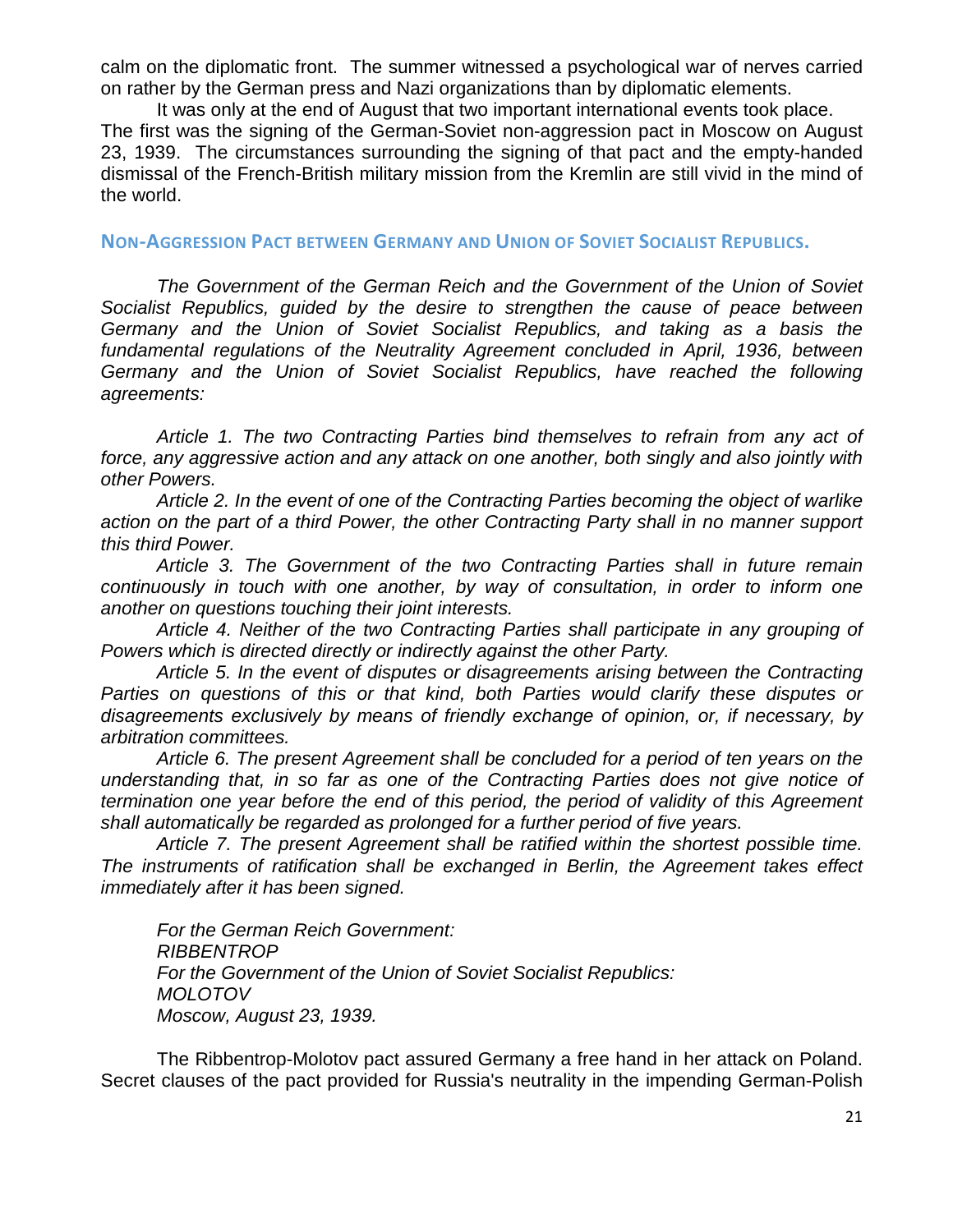conflict and for an even division of spoils.

Two days later the Anglo-Polish negotiations, which had been going on in London, were speedily concluded. The pact of mutual assistance signed August 25, 1939, was the nucleus of the later pact of the United Nations to fight the Axis.

# <span id="page-21-0"></span>ANGLO-POLISH AGREEMENT OF MUTUAL ASSISTANCE, LONDON, AUGUST 25, 1939.

*The Government of the United Kingdom of Great Britain and Northern Ireland and the Polish Government,*

*Desiring to place on a permanent basis the collaboration between their respective countries resulting from the assurances of mutual Resistance of a defensive character which they have already exchanged;*

*Have resolved to conclude an Agreement for that purpose and have appointed as their Plenipotentiaries:*

*The Government of the United Kingdom of Great Britain and Northern Ireland: The Rt. Hon. Viscount Halifax, K.G., G.C.S.I., G.C.I.E., Principal Secretary of State for Foreign Affairs;*

*The Polish Government:*

*His Excellency Count Edward Raczynski, Ambassador Extraordinary and Plenipotentiary of the Polish Republic in London;*

*Who, having exchanged their Full Powers, found in good and due form, have agreed on the following provisions:*

# *ARTICLE 1*

*Should one of the Contracting Parties become engaged in hostilities with a European Power in consequence of aggression by the latter against that Contracting Party, the other Contracting Party will at once give the Contracting Party engaged in hostilities all the support and assistance in its power.*

*ARTICLE 2*

*(1) The provisions of Article I will also apply in the event of any action by a European Power which clearly threatened, directly or indirectly, the independence of one of the Contracting Parties, and was of such a nature that the Party in question considered it vital to resist it with its armed forces.*

*(2) Should one of the Contracting Parties become engaged in hostilities with a European Power in consequence of action by that Power which threatened the independence or neutrality of another European State in such a way as to constitute a clear menace to the security of that contracting party, the provisions of Article I will apply, without prejudice, however, to the rights of the other European State concerned.*

*ARTICLE 3*

*Should a European Power attempt to undermine the independence of one of the Contracting Parties by processes of economic penetration or in any other way, the Contracting Parties will support each other in resistance to such attempts. Should the European Power concerned thereupon embark on hostilities against one of the Contracting Parties, the provisions of Article I will apply.*

# *ARTICLE 4*

*The methods of applying the undertakings of mutual assistance provided for by the present Agreement are established between the competent naval, military and air authorities of the Contracting Parties.*

*ARTICLE 5*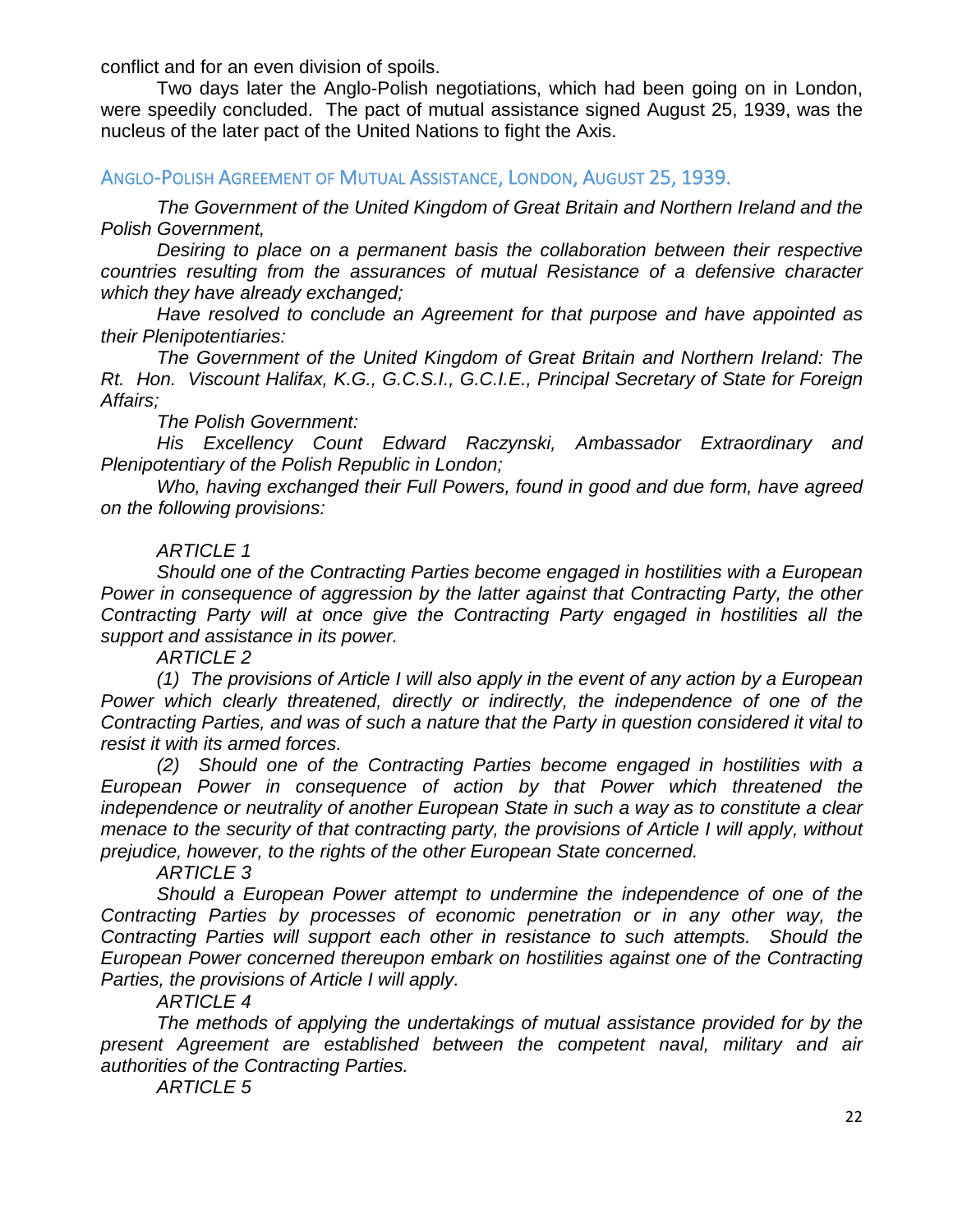*Without prejudice to the foregoing undertakings of the Contracting Parties to give each other mutual support and assistance immediately on the outbreak of hostilities, they will exchange complete and speedy information concerning any development which might threaten their independence and, in particular, concerning any development which threatened to call the said undertakings into operation.*

*ARTICLE 6*

*(1) The contracting Parties will communicate to each other the terms of any undertakings of assistance against aggression which they have already given or may in future give to other States.*

*(2) Should either of the Contracting Parties intend to give such an undertaking after the coming into force of the present Agreement, the other Contracting Party shall, in order to ensure the proper functioning of the Agreement, be informed thereof.*

*(3) Any new undertaking which the Contracting Parties may enter into in future shall neither limit their obligations under the present Agreement nor indirectly create new obligations between the Contracting Party not participating in these undertakings and the third State concerned.*

*ARTICLE 7*

*Should the Contracting Parties be engaged in hostilities in consequence of the application of the present Agreement, they will not conclude an armistice or treaty of peace except by mutual agreement.*

*ARTICLE 8*

*(1) The present Agreement shall remain in force for a period of five years.*

*(2) Unless denounced six months before the expiry of this period it shall continue in*  force, each Contracting Party having thereafter the right to denounce it at any time by giving *six months' notice to that effect.*

*(3) The present Agreement shall come into force on signature.*

In faith whereof the above-named Plenipotentiaries have signed the present *Agreement and have affixed thereto their seals.*

*Done in English in duplicate, at London, the 25th August, 1939. A Polish text shall subsequently be agreed upon between the Contracting Parties and both texts will then be authentic.*

*(L.S.) HALIFAX*

*(L.S.) EDWARD RACZYNSKI*

The signing of the German-Soviet and the English-Polish pacts could forebode but one thing: the crisis was reopening.

In his efforts to prevent the war the President of the United States thus appealed to the President of the Republic of Poland and to Adolph Hitler:

<span id="page-22-0"></span>APPEAL ADDRESSED BY THE PRESIDENT OF THE UNITED STATES OF AMERICA, MR. ROOSEVELT, TO THE PRESIDENT OF THE REPUBLIC OF POLAND, MR. MOSCICKI, AUGUST 24, 1939.

*The manifest gravity of the existing crisis imposes the urgent obligation upon all to examine every possible means which might prevent the outbreak of a general war. With this in mind I feel justified in suggesting that certain possible avenues of solution be considered.*

*The controversy between the Polish and German Governments would be the subject*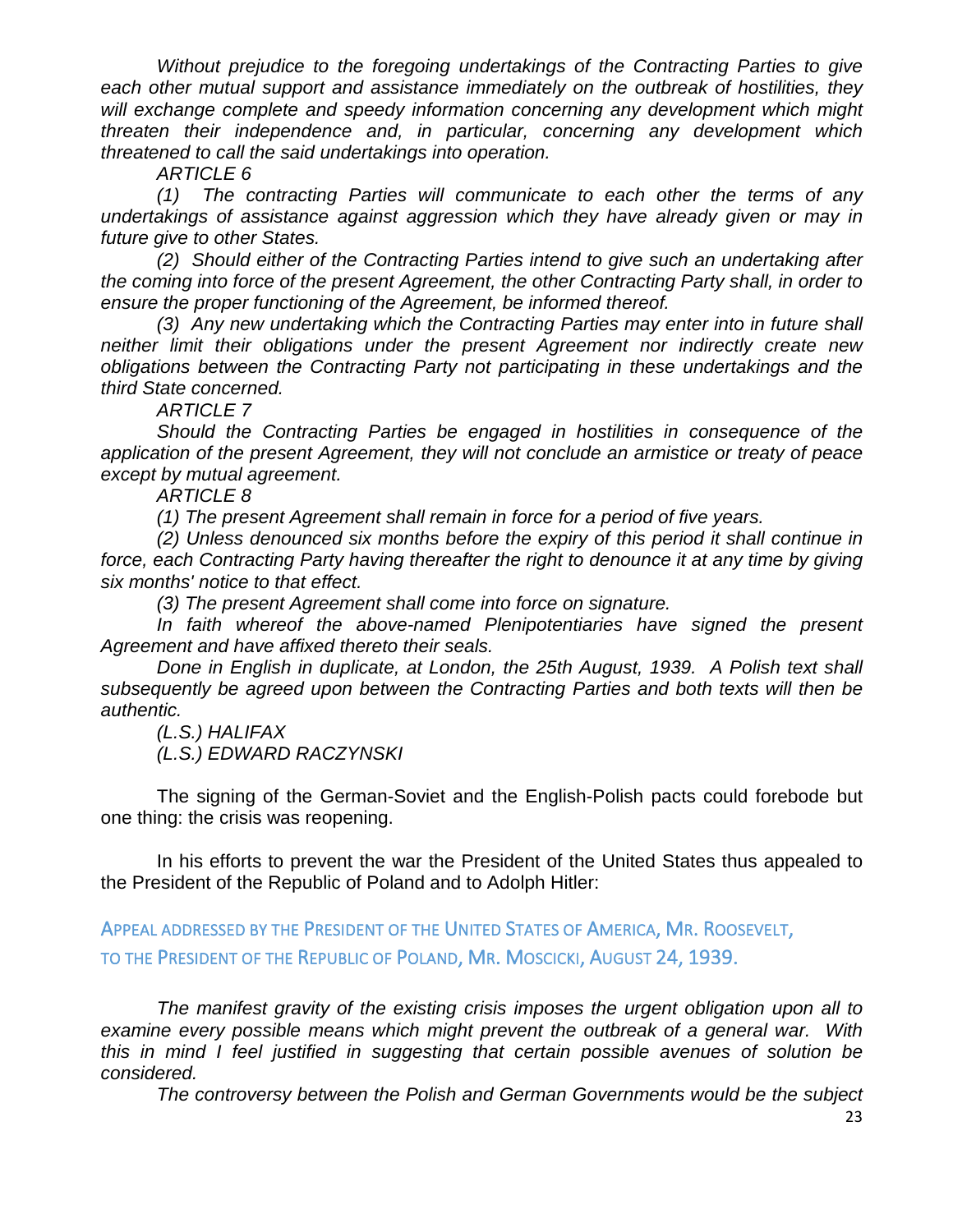*of direct discussion between the two Governments. If that were impossible or unachievable, a second method would be to submit these questions to arbitration.*

*The third method would be conciliation through the intermediary of a third disinterested party, in which case it would seem legitimate for the parties to accept the services of one of the traditionally neutral states, or that of a disinterested Republic of the American Continent, far removed from the scene and the object of the actual crisis.*

*Should you determine to attempt a solution by any of these methods you are assured of the earnest and complete sympathy of the United States and of their people. During exploration of the avenues I appeal to you, as I have likewise appealed to the Government of the German Reich, to agree to refrain from any positive act of hostility.*

*It is, I think, well known to you that, speaking on behalf of the United States, I have*  exerted, and will continue to exert every influence on behalf of peace. The rank and file of *the population of every nation - large and small - want peace. They do not seek military conquest. They recognize that disputes, claims and counterclaims will always arise from time to time between nations, but that all such controversy, without exception, can be solved by a peaceful procedure, if the will on both sides exists so to do.*

*I* am addressing a communication in the same sense to the Chancellor of the *German Reich.*

<span id="page-23-0"></span>REPLY OF THE PRESIDENT OF THE REPUBLIC OF POLAND, MR. MOSCICKI, TO THE APPEAL OF THE PRESIDENT OF THE UNITED STATES OF AMERICA, MR. ROOSEVELT, AUGUST 25, 1939.

*I appreciate the noble message which your Excellency has been kind enough to send me. I should like to emphasize that the Polish Government have ever considered direct talks between Governments to be the most suitable method of resolving difficulties which may arise between States. We consider that this method is all the more suitable where neighboring States are concerned. On the basis of these principles Poland concluded Non-Aggression Pacts with Germany and the U.S.S.R. We consider also that the method of conciliation through the intermediary of a disinterested and impartial third party is a just method of resolving differences which have been created between nations.*

*Although I clearly wish to avoid even the appearance of desiring to profit by this occasion to raise points of litigation, I deem it my duty, nevertheless, to make it clear that in the present crisis it is not Poland which is formulating demands and demanding concessions of any other State. It is, therefore, perfectly natural that Poland should hold aloof from any action of this kind, direct or indirect. I would like to close by expressing my ardent wish that your message of peace may contribute to the general appeasement which is so necessary to enable the nations once more to regain the blessed path of progress and civilization.*

*The end of August became the scene of the German press' intensified campaign against Poland. Frontal attacks on Danzig and the Polish Pomerania gave way to alarm raised in the defense of the German minority in Poland.*

*Using faked names, figures and incidents the German press tried to convince the world that the German minority in Poland was being ill-treated. This pack of falsehoods was*  intended to cover the fact that the Polish minority in Germany which was double the size of *the German minority in Poland had never been given a chance for economic and cultural development.*

*But the Sudeten campaign against Czecho-Slovakia of 1938 was still fresh in the world's memory and these new outbursts were regarded with skepticism.*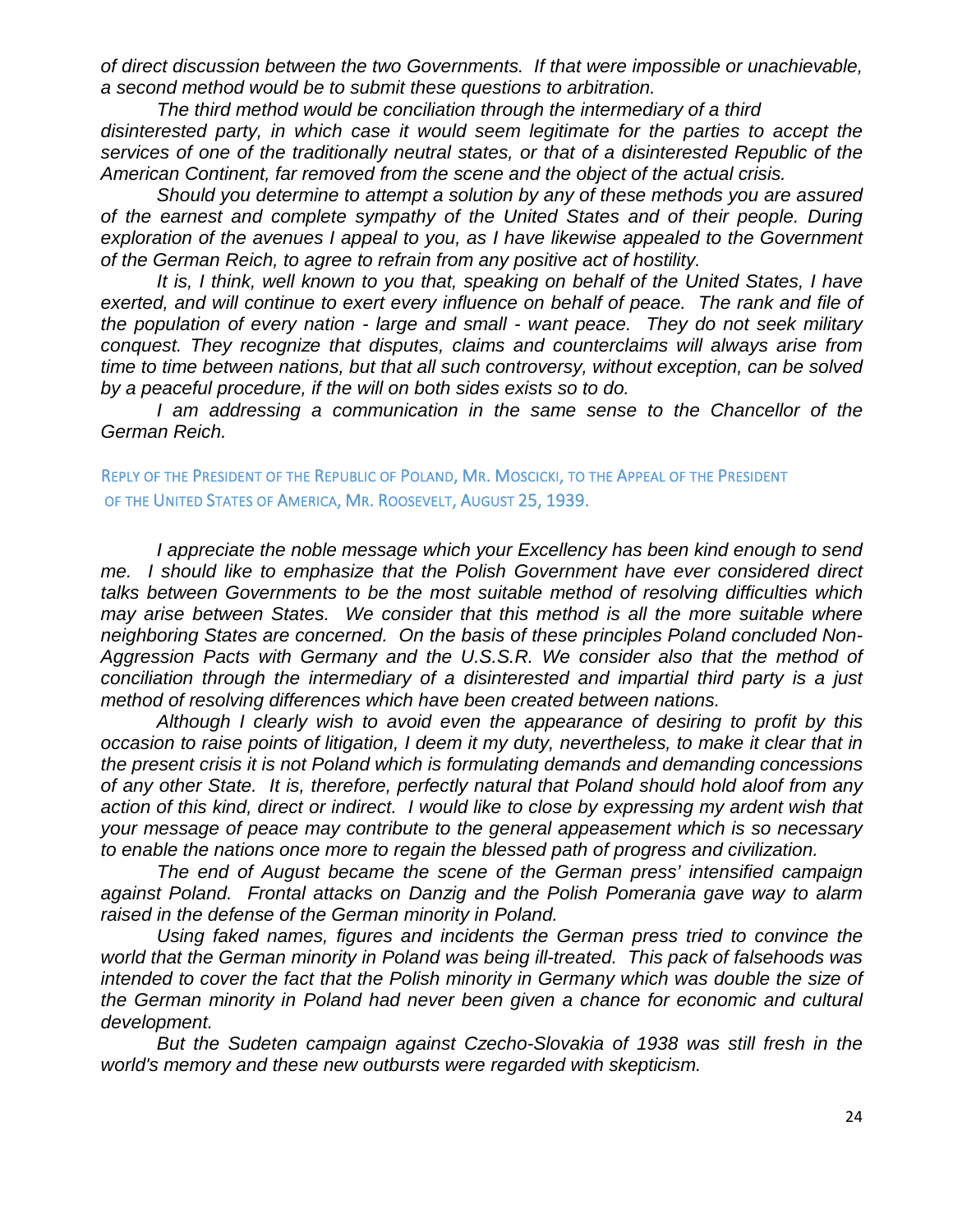# <span id="page-24-0"></span>STATEMENTS OF THE EUROPEAN DIPLOMATS STATIONED IN WARSAW ABOUT THE CAMPAIGN OF LIES.

**Sir Howard Kennard, British Ambassador in Warsaw, to Viscount Halifax, British Foreign Secretary, (Telegraphic) Warsaw, August 27, 1939***.*

*So far as I can judge, German allegations of mass ill-treatment of German minority by Polish authorities are gross exaggerations, if not complete falsifications.*

*2. There is no sign of any loss of control of situation by Polish civil authorities. Warsaw (and so far as I can ascertain the rest of Poland) is still completely calm.*

3. Such allegations are reminiscent of Nazi propaganda methods regarding *Czechoslovakia last year.*

*4. In any case it is purely and simply deliberate German provocation in accordance with fixed policy that has since March exacerbated feeling between the two nationalities. I suppose this has been done with object of (a) creating war spirit in Germany, (b) impressing public opinion abroad, (c) provoking either defeatism or apparent aggression in Poland.*

*5. It has signally failed to achieve either of the two latter objects.*

*6. It is noteworthy that Danzig was hardly mentioned by Herr Hitler.*

*7. German treatment of Czech Jews and Polish minority is apparently negligible factor compared with alleged sufferings of Germans in Poland, where, be it noted, they do not amount to more than 10 per cent of population in any commune.*

*8. In face of these facts, it can hardly be doubted that, if Herr Hitter decides on war, it is for the sole purpose of destroying Polish independence.*

*9. I shall lose no opportunity of impressing on Minister for Foreign Affairs necessity of doing everything possible to prove that Herr Hitler's allegations regarding German minority are false.*

# **Mr. Leon Noel, French Ambassador in Warsaw, to Mr. Georges Bonnet, French Minister of Foreign Affairs, Warsaw, August 28, 1939, 6.05 p.m. (received at 9.05 P.M.)**

The acts of ill-treatment, murder, etc., of which the Poles are accused by Chancellor Hitter, are pure calumnies. Official denials of the national authorities cannot be questioned. It is impossible that the Germans were shot in the vicinity of Danzig or at Bielsko without the knowledge of French people who live there. It should be also stressed that the Germans have not cited a single precise act, name or date.

The German Ambassador has not presented any protests to the Polish Minister for two years.

LEON NOEL

**Mr. Leon Noel, Ambassador of France in Warsaw, to Mr. Georges Bonnet, French Minister for Foreign Affairs, Warsaw, August 28, 1939. 8.15 p.m.**

Among other things the press published the following particulars, supplied by the Polish Telegraph Agency PAT:

1. Mr. Malhomme, the vice-voievode of Silesia, accused by the German radio to have ordered ill-treatment of women and children, has been gravely ill for the past month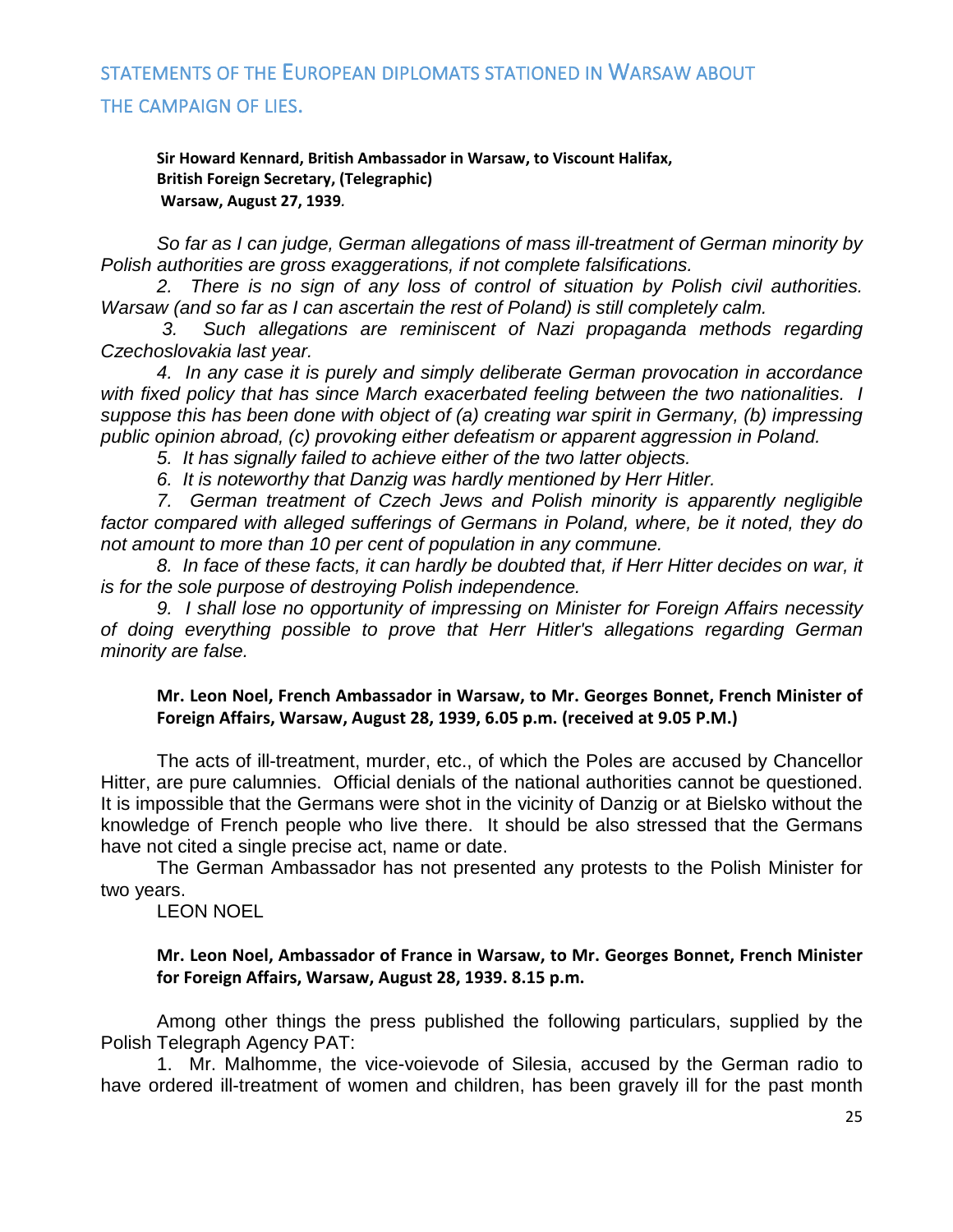and remains under medical care in Warsaw.

2. "The pillages of the uprising bandes" in Silesia are entirely unfounded. Captain Blacha who was supposed to have led them, has been dead for the last two years.

LEON NOEL

#### **Polish Official Communique, Warsaw, August 28. 1939.**

*For some time the German Press has been conducting a campaign of calumnies, accusing Poland of maltreating German minorities and adducing evidence not only erroneous but entirely invented. So long as this campaign was limited to a campaign of propaganda, even though by a Press entirely subordinated to its Government, the Polish side was content to issue denials or to give information to all who require it for honest purposes.*

*However, for some days past these pure inventions and false reports have found their way into the statements of high governing circles in Germany, who are manifestly and tendentiously misinformed.*

*It appears that the German Government desire to use them as a weapon in the diplomatic game. With this fact in mind, the Polish Government are obliged solemnly to protest against methods having as their object the misleading of international public opinion, and foreign governments. Without entering for the moment into details, it is worth mentioning such false accusations as that of the assassination of 24 Germans near Lodz, and of 8 Germans near Bielsko, the cases of castration executed by decisions of courts, the concentration camp for the German minority, etc.*

*Such information must be branded as pure invention. Not one of the so-called facts mentioned above corresponds with the truth.*

*The tension grew every day. In Germany, secret mobilization by way of individual summons had taken place. Large numbers of troops were amassed in East Prussia, Pomerania, Brandenburg, Bohemia and Slovakia. Their reaching the Polish border was a matter of minutes.*

*The order of the Polish Commander-in-Chief was proof of the discernment and deep sense of responsibility of the Polish Government for the world's peace.*

#### **Mr. Leon Noel, French Ambassador in Warsaw, to Mr. Georges Bonnet, French Minister of Foreign Affairs, Warsaw, August 28, 1939, 12 noon, (received 1.35 p.m.)**

*Polish troops have received Marshal Rydz Smigly's orders not to respond to any German provocation. They have to limit themselves to pushing back incursions into Polish territory and to strictly avoid crossing the frontier.*

*Diplomatic chancelleries the whole world over worked feverishly to maintain peace. Their chief aim was not to admit an interruption in the direct Polish-German talks and thus to destroy the last chance for a settlement. But all efforts were to no avail, for Wilhelmstrasse had plainly geared its steer toward war.*

**Telegram from Viscount Halifax to Sir Howard Kennard, (was communicated by Sir Howard to Mr. Beck on August 28), August 28, 1939.**

*Our proposed reply to M. Hitler draws a clear distinction between the method of reaching agreement on German-Polish differences and the nature of the solution to be*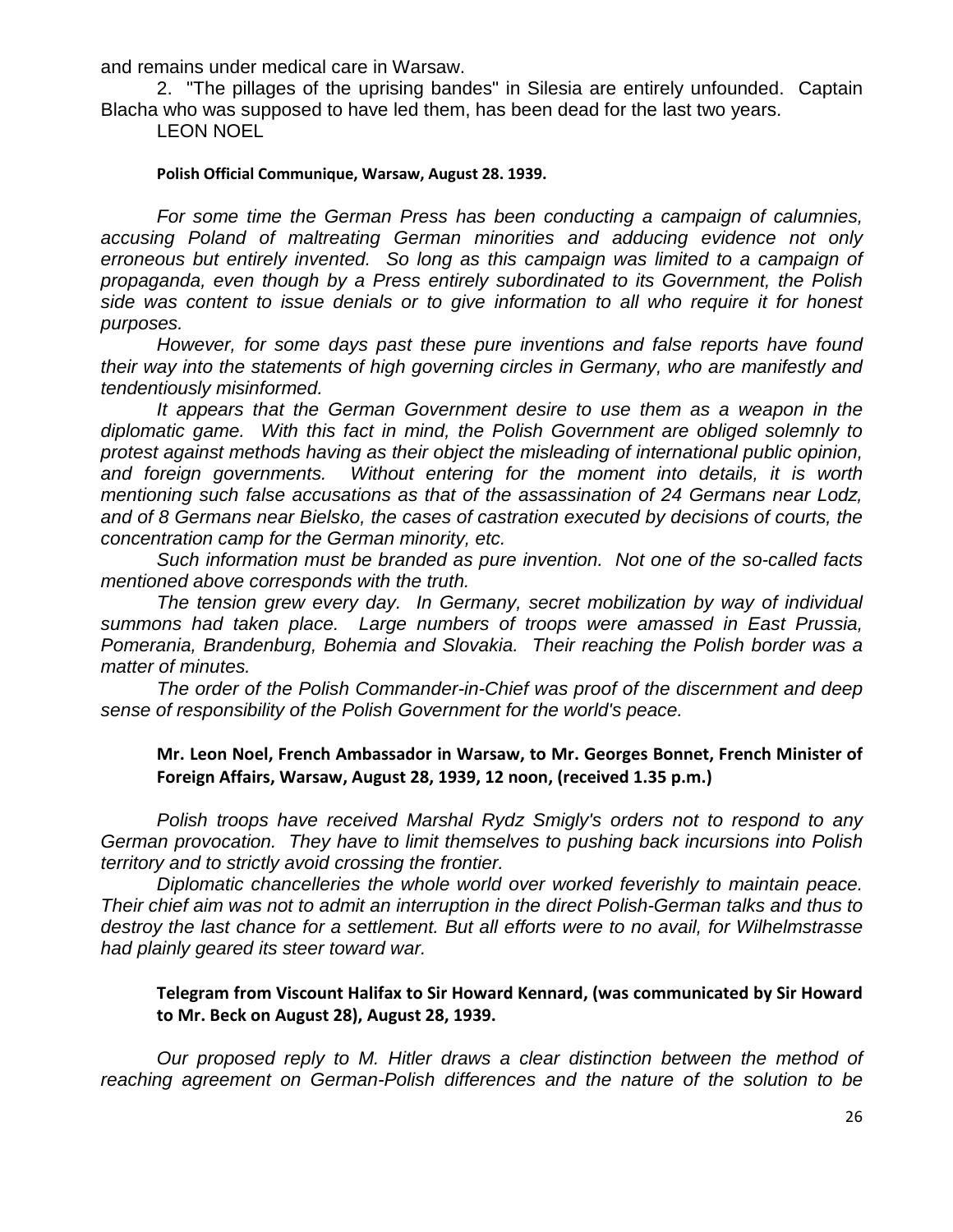*arrived at. As to the method, we wish to express our clear view that direct discussion on equal terms between the parties is the proper means.*

*(2) Polish Government enjoy protection of Anglo-Polish Treaty.*

*(3) His Majesty's Government have already made it plain and are repeating in their reply to M. Hitler today that any settlement of German-Polish differences must safeguard Poland's essential interests and must be secured by international guarantee.*

*(4) We have, of course, seen reports of M. Hitler's reply to M. Daladier, but we should not consider intimation by Polish Government of their readiness to hold direct discussions as in any way implying acceptance of M. Hitler's demands, which would, as made plain above, have to be examined in light of principles we have stated.*

*(5) As Polish Government appear in their reply to President Roosevelt to accept ideas of direct negotiations, His Majesty's Government earnestly hope that in the light of the considerations set forth in foregoing paragraphs Polish Government will authorize them to inform German Government that Poland is ready to enter at once into direct discussion with Germany.*

*(6) Please endeavor to see M. Beck at once and telephone reply.*

# **Mr. Beck to Mr. Raczynski and Mr. Lukasiewicz, Warsaw, August 28, 1939.**

*The British ambassador has consulted me on the question of an answer to M. Hitler. I agreed to inform the German Government that Poland was ready to negotiate, and asked him to define what the British Government understood by the conception "international guarantee." Please treat the entire question of the consultation as strictly confidential.*

The Embassies of Great Britain and France in Berlin at this time exerted superhuman efforts to maintain peace and prevent the outbreak of the war. On the other hand, both diplomats assured Chancellor Hitler that in case of German aggression both nations would fulfill their treaty obligations in giving military aid to Poland. In this way they forestalled any possibility of misunderstanding that attack on Poland would automatically mean a European war and perhaps even a world conflict.

The following is a document that characterizes the eleventh-hour conversations of late August, 1939. It is an excellent example of the tone used by the diplomats of Western democracies and the leaders of the Third Reich.

# **Sir N. Henderson, British Ambassador in Berlin, to Viscount Halifax Berlin, August 28, 1939 (telegram received in London 2.35 a.m., August 29, 1939.)**

*I saw the Chancellor at 10.30 this evening. He asked me to come at 10 p.m., but I sent word that I could not have the translation ready before the later hour. Herr von Ribbentrop was present, also Dr. Schmidt. Interview lasted one and a quarter hours.*

*2. Herr Hitler began by reading the German translation. When he had finished, I said that I wished to make certain observations from notes which I had made in the conversations with the Prime Minister and His Majesty's Secretary of State for Foreign Affairs. In the first place I wished to say that we in England regarded it as absurd that Britain should be supposed by the German Government to consider the crushing of Germany as a settled policy. We held it to be no less astonishing that anyone in Germany should doubt for a moment that we would not fight for Poland if her independence or vital interests were menaced.*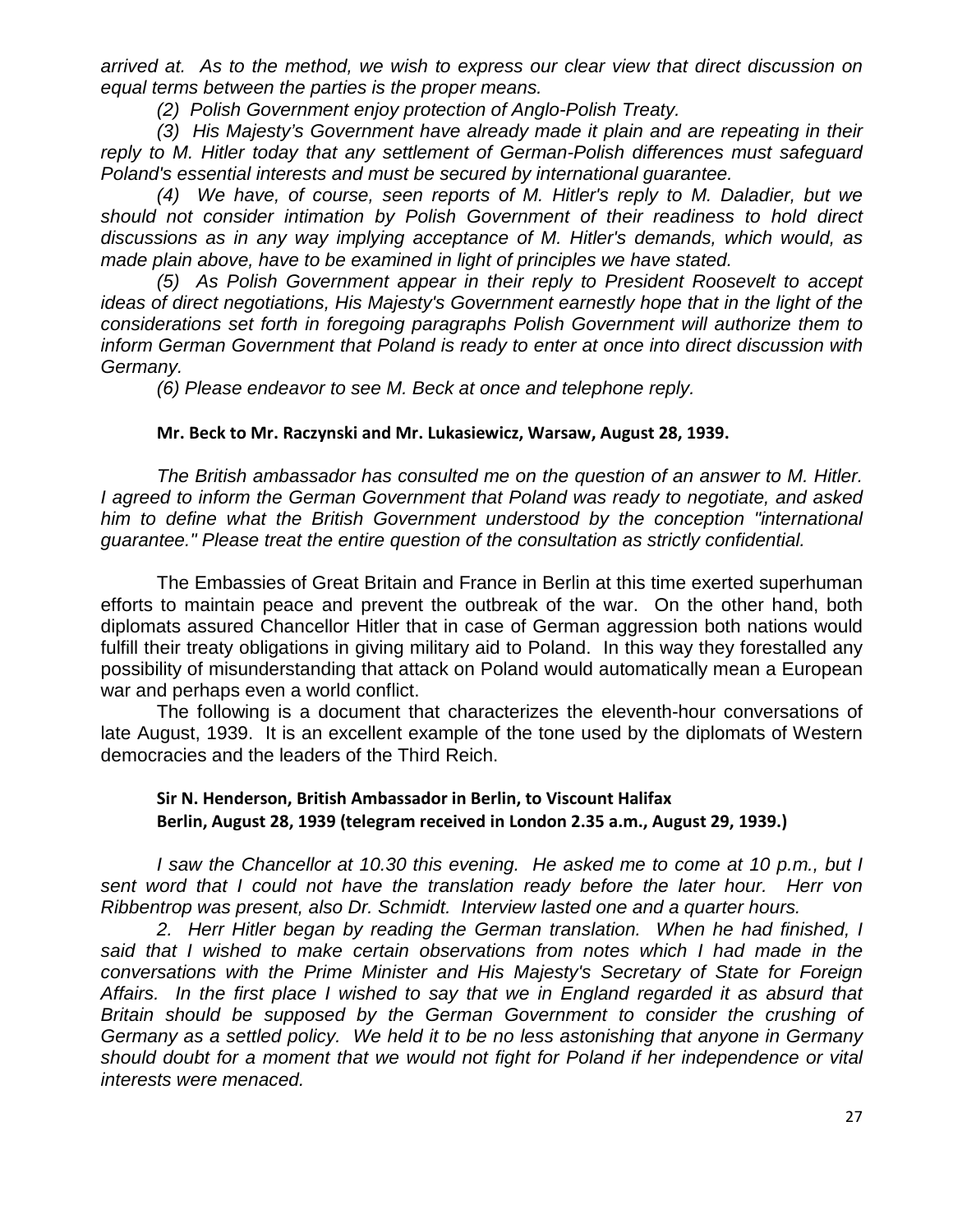*3. Our word was our word, and we had never and would never break it. In the old days Germany's word had the same value, and I quoted a passage from a German book (which Herr Hitler had read) about Marshal Blucher's exhortation to his troops when hurrying to the support of Wellington at Waterloo: "Forward, my children, I have given my word to my brother Wellington, and you cannot wish me to break it."*

*4. Herr Hitler at once intervened to observe that things were different 125 years ago. I said not as far as England was concerned. He wanted, I said, Britain's friendship. What value would he place on our friendship if we began it by disloyalty to a friend? Whatever some people might say, the British people sincerely desired an understanding with Germany, and no one more so than the Prime Minister. Herr von Ribbentrop remarked that Mr. Chamberlain had once said to him that it was his dearest wish. Today the whole British public was behind the Prime Minister. The recent vote in the House of Commons was an unmistakable proof of that fact. The Prime Minister could carry through his policy of an understanding if, but only if, Herr Hitler were prepared to cooperate. There was absolutely no truth in the idea sometimes held in Germany that the British Cabinet was disunited or that the country was not unanimous. It was now or never, and it rested with Herr Hitler. If he was prepared to sacrifice that understanding in order to make war or immoderate demands on Poland, the responsibility was his. We offered friendship but only on the basis of a peaceful and freely negotiated solution of the Polish question.*

*5. Herr Hitler replied that he would be willing to negotiate if there was a Polish Government which was prepared to be reasonable and which really controlled the country. He expatiated on misdoings of the Poles, referred to his generous offer of March last, said that it could not be repeated and asserted that nothing else than the return of Danzig and the whole of the Corridor would satisfy him, together with a rectification in Silesia, where 90*  per cent of the population had voted for Germany at the post-war plebiscite but where, as a *result of Haller-Korfanty coup, what the Plebiscite Commission had allotted had nevertheless been grabbed by Poland.*

*6. I told Herr Hitler that he must choose between England and Poland. If he put forward immoderate demands there was no hope of a peaceful solution. Corridor was inhabited almost entirely by Poles. Herr Hitler interrupted me hereby observing that this was only true because a million Germans had been driven out of that district since the war. I again said the choice lay with him. He had offered a Corridor over the Corridor in March,*  and I must honestly tell him that anything more than that, if that, would have no hope of *acceptance. I begged him very earnestly to reflect before raising his price. He said his original offer had been contemptuously refused and he would not make it again. I observed that it had been made in the form of a dictate and therein lay the whole difference.*

*7. Herr Hitler continued to argue that Poland could never be reasonable: she had England and France behind her, and imagined that even if she were beaten she would later recover, thanks to their help, more than she might lose. He spoke of annihilating Poland. I said that reminded me of similar talk last year of annihilation of the Czechs. He retorted that we were incapable of inducing Poland to be reasonable. I said that it was just because we remembered the experience of Czecho-Slovakia last year that we hesitated to press Poland too far today. Nevertheless, we reserved to ourselves the right to form our own judgment as to what was or what was not reasonable so far as Poland or Germany were concerned. We kept our hands free in that respect.*

*8. Generally speaking, Herr Hitler kept harping on Poland, and I kept on just as consistently telling Herr Hitler that he had to choose between friendship with England which we offered him and excessive demands on Poland which would put an end to all hope of*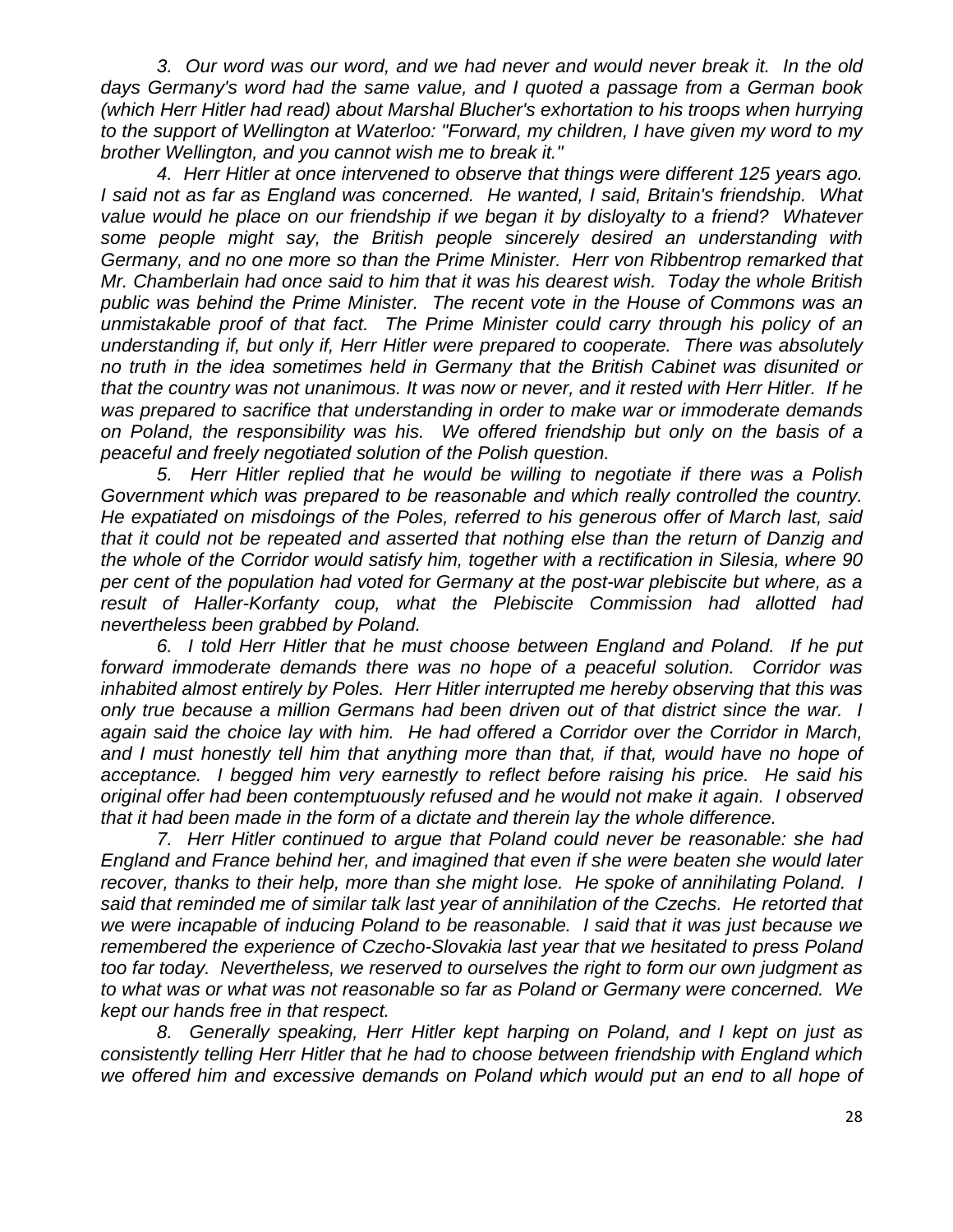*British friendship. If we were to come to an understanding it would entail sacrifices on our*  part. If he was not prepared to make sacrifices on his part there was nothing to be done. *Herr Hitler said that he had to satisfy the demands of his people, his army was ready and eager for battle, his people were united behind him, and he could not tolerate further illtreatment of Germans in Poland, etc.*

*9. It is unnecessary to recall the details of a long and earnest conversation in the course of which the only occasion in which Herr Hitler became at all excited was when I observed that it was not a question of Danzig and the Corridor, but one of our determination to resist force by force. This evoked a tirade about the Rhineland, Austria and Sudeten and their peaceful reacquisition by Germany. He also resented my references to 15th March.*

*10. In the end, I asked him two straight questions. Was he willing to negotiate directly with the Poles and was he ready to discuss the question of an exchange of populations? He replied in the affirmative as regards the latter (though I have no doubt that he was thinking at the same time of a rectification of frontiers). As regards the first, he said that he could not give me an answer until after he had given reply to His Majesty's Government, the careful consideration which such a document deserved. In this connection he turned to Herr von Ribbentrop and said: "We must summon Field-Marshal Goering to discuss it with him."*

*11. I finally repeated to him very solemnly the main note of the whole conversation so far as I was concerned, namely, that it lay with him as to whether he preferred a unilateral solution which would mean war as regards Poland, or British friendship. If he were prepared to pay the price of the latter by a generous gesture as regards Poland, he could at a stroke change in his favor the whole of public opinion not only in England but in the world. I left no doubt in his mind as to what the alternative would be, nor did he dispute the point.*

12. At the end Herr von Ribbentrop asked me whether I could guarantee that the *Prime Minister could carry the country with him in a policy of friendship with Germany. I said there was no possible doubt whatever that he could and would, provided Germany cooperated with him. Herr Hitler asked me whether England would be willing to accept an alliance with Germany. I said, speaking personally, I did not exclude such a possibility provided the developments of events justified it.*

*13. Conversation was conducted in quite a friendly atmosphere, in spite of absolute firmness on both sides. Herr Hitler's general attitude was that he could give me no real reply until he had carefully studied the answer of his Majesty's Government. He said that he would give me a written reply tomorrow, Tuesday. I told him that I would await it, but was quite prepared to wait. Herr Hitler's answer was that there was no time to wait.*

*14. I did not refer to the question of a truce. I shall raise that point tomorrow if his answer affords any real ground for hope that he is prepared to abandon war for the sake of British understanding.*

Realizing the futility of all attempts to maintain peace, the Polish Government decided to strengthen its military preparedness by ordering general mobilization on August 29th.

This order was delayed one day at the request of the British and French Ambassadors. This concession was but one more proof of Poland's good will and desire for peace. The cost to Poland was great; on the day war broke it was possible to mobilize only 50 per cent of the nation's armed forces.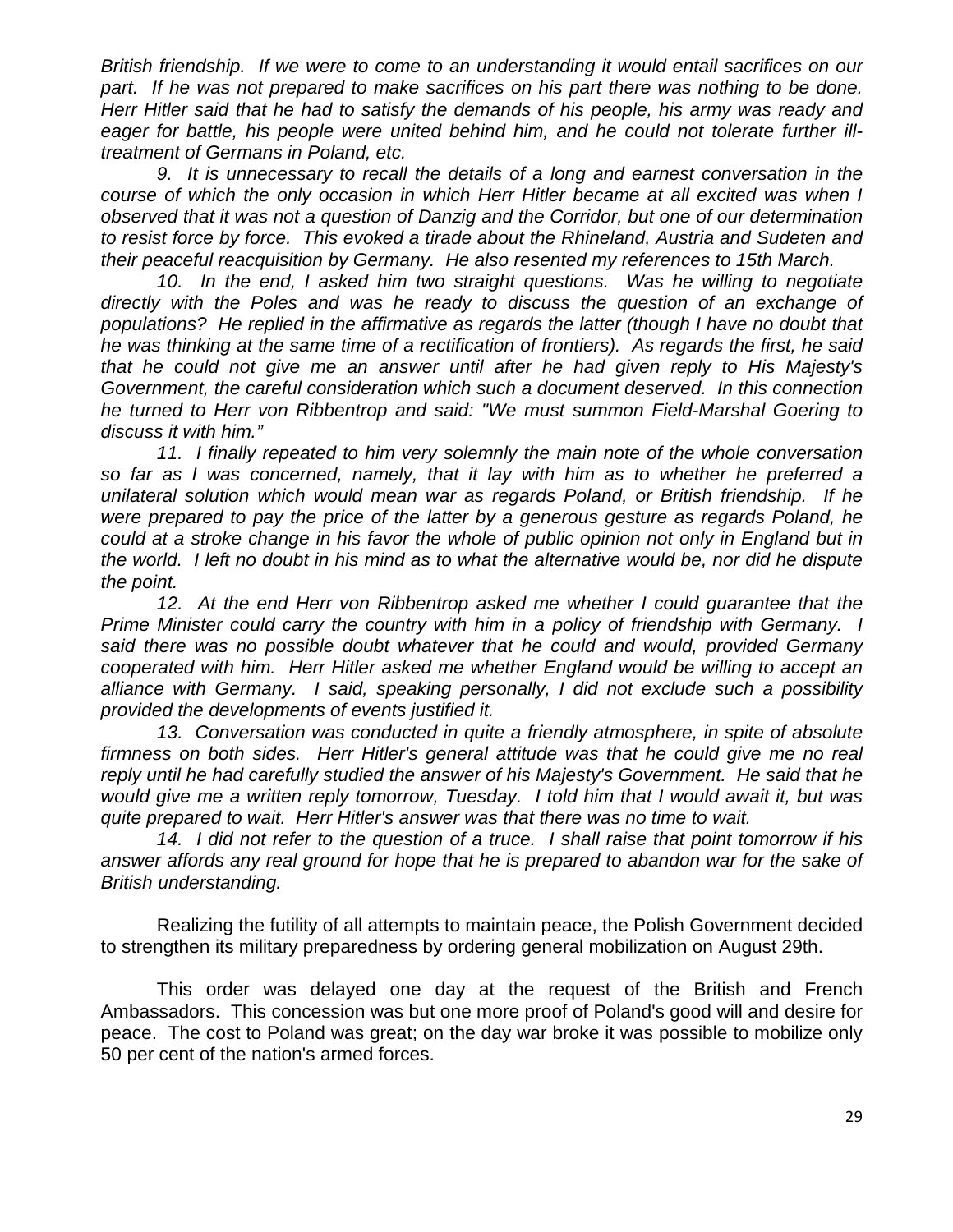**Minutes of Polish Vice-Minister Mr. Szembek's conversation with Sir Howard Kennard and Mr. Noel, Warsaw, August 29, 1939, 4 p.m.**

On M. Beck's instruction I saw the British and French Ambassadors together, and made the following statement:

*"In face of the German troop concentrations on our frontier, their entry into Slovakia, the incessant frontier incidents, and the aggressive moves within the territory of Danzig, there is no doubt of the Third Reich's aggressive intentions in regard to Poland. In these circumstances, and taking into account the warnings received from most reliable sources, including that of the British Ambassador yesterday, that Germany intends to make a surprise attack on Poland, the President of the Republic, on the Government's advice, has decreed a general mobilization. This step, however, only completes the military measures already taken. It is not anticipated that there will be proclamation of a state of war, and measure concomitant with normal mobilization will be reduced to a minimum. Polish policy will undergo no change."*

The British Ambassador observed that the word "mobilization" would create the impression all over the world that we were embarking on war. At the present moment British-German conversations were still in progress, London was awaiting Berlin's answer, it would be highly desirable for the public announcement of mobilization to be delayed until this answer was received. The French Ambassador supported his British colleague's attitude, adding, however, that he had no objections whatever to make to the actual fact of mobilization.

Both Ambassadors asked whether an official communique would be issued on the question of mobilization. I acquainted them with the relevant text.

I told the Ambassadors that I would inform M. Beck of their attitude, and I asked them whether they wished to take down my statement in writing. They said this was not necessary. The most important thing was the actual fact of mobilization, of which they would inform their Governments. They only asked that M. Beck should be informed of their point of view as quickly as possible.

#### **Polish Official Communique, Warsaw, August 30, 1939.**

For several months past Germany has been pursuing an aggressive policy towards Poland. The Press campaign, threatening statements by leading German statesmen, systematic provocation by means of frontier incidents, and the ever-increasing concentration of German mobilized military forces on the frontiers of Poland, are a manifest proof of this.

The recent activity within the territory of the Free City of Danzig directed against the irrefutable rights and interests of Poland, also Germany's manifest territorial designs upon the Polish State, leave no doubt of the fact that Poland is threatened.

All attempts at conciliation, either by highly placed personages making efforts to maintain the peace, or by the Governments of Poland's Allies, who are animated by the same spirit, have always received the full approval of the Polish Government, but so far have met with no response from the Government of Germany.

Taking these facts into consideration, and above all that of the entry of German troops into a neighboring State, that of Slovakia, the Polish Government, having taken certain internal measures, are to-day obliged to add to their security by taking the defensive military measures demanded by the situation.

The policy of the Polish Government, which neither has been nor is animated by any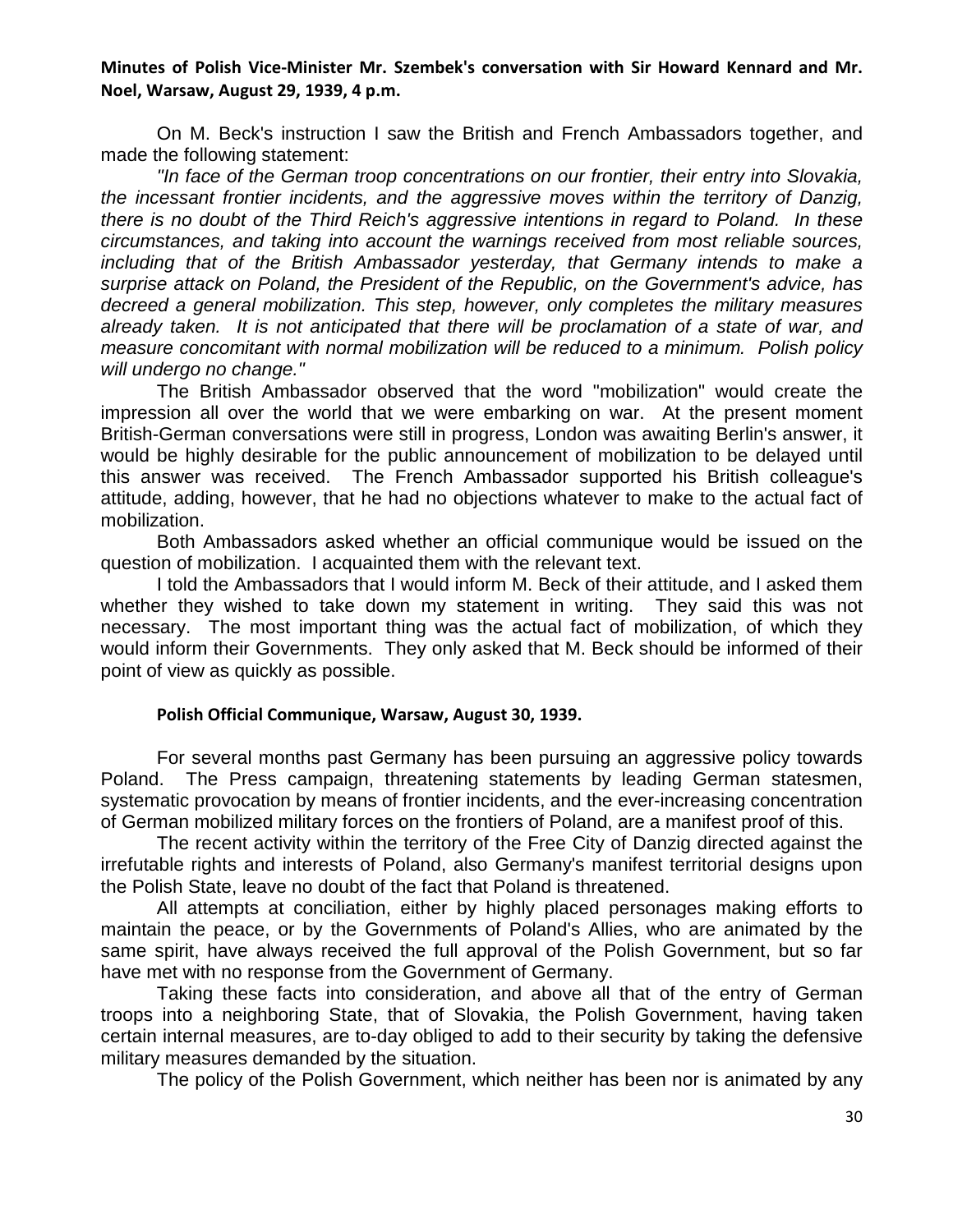aggressive designs against any State whatsoever, remains unchanged. The desire for loyal collaboration with all States, a desire which lately found expression in the reply made by the President of the United States, is the best testimony to the tendencies of Polish policy.

The neutral countries decided on their part to intervene with the Polish and German Governments offering their good offices. The Queen of the Netherlands and the King of the Belgians made on August 29 a last attempt to save the peace.

This proposal was gratefully accepted by Poland, as had been the previous one made by President Roosevelt, but was rejected by the Germans.

Nevertheless, anxious to keep up the appearance of good will before the world, Hitler, at the insistence of Great Britain and France, agreed to direct negotiations with Poland.

The Polish Government's attitude was clear: it was ready to conduct normal diplomatic conversations, yet it definitely refused to negotiate in the way the Nazis tried out on the Austrian Premier Schuschnigg and on the Czechoslovak President Hacha.

Poland's stand was clearly reflected in the telegrams exchanged between the Ambassadors of Great Britain in Warsaw and Berlin and the British Foreign Secretary Viscount Halifax.

# **H. Kennard to Viscount Halifax, (Telegraphic) received in London 10 a.m. Warsaw, August 30, 1939.**

*I feel sure that it would be impossible to induce the Polish Government to send M. Beck or any other representative immediately to Berlin to discuss a settlement on basis proposed by Herr Hitler. They would certainly sooner fight and perish rather than submit to such humiliation, especially after examples of Czecho-Slovakia, Lithuania and Austria.*

*2. I would suggest that if negotiations are to be between equals it is essential that they should take place in some neutral country or even possibly Italy, and that the basis for any negotiations should be some compromise between the clearly defined limit of March proposals on the German side and status quo on the Polish side.*

*3. Considering that the Polish Government, standing alone and when they were largely unprepared for war, refused the March terms it would surely be impossible for them to agree to proposals which appear to go beyond the March terms now that they have Great Britain as their ally, France has confirmed her support and world public opinion is clearly in*  favor of direct negotiations on equal terms and is behind Poland's resistance to a dictated *settlement.*

*4. I am, of course, expressing no views to the Polish Government, nor am I communicating to them Herr Hitter's reply till I receive instructions which I trust will be without delay.*

# **Viscount Halifax to Sir N. Henderson, Berlin, (Telegraphic) Foreign Office, August 30, 1939, 6.50 p.m.**

*We understand that German Government are insisting that a Polish representative with full powers must come to Berlin to receive German proposals.*

*2. We cannot advise Polish Government to comply with this procedure, which is wholly unreasonable.*

*3. Could you not suggest to German Government that they adopt the normal procedure, when their proposals are ready, of inviting Polish Ambassador to call and*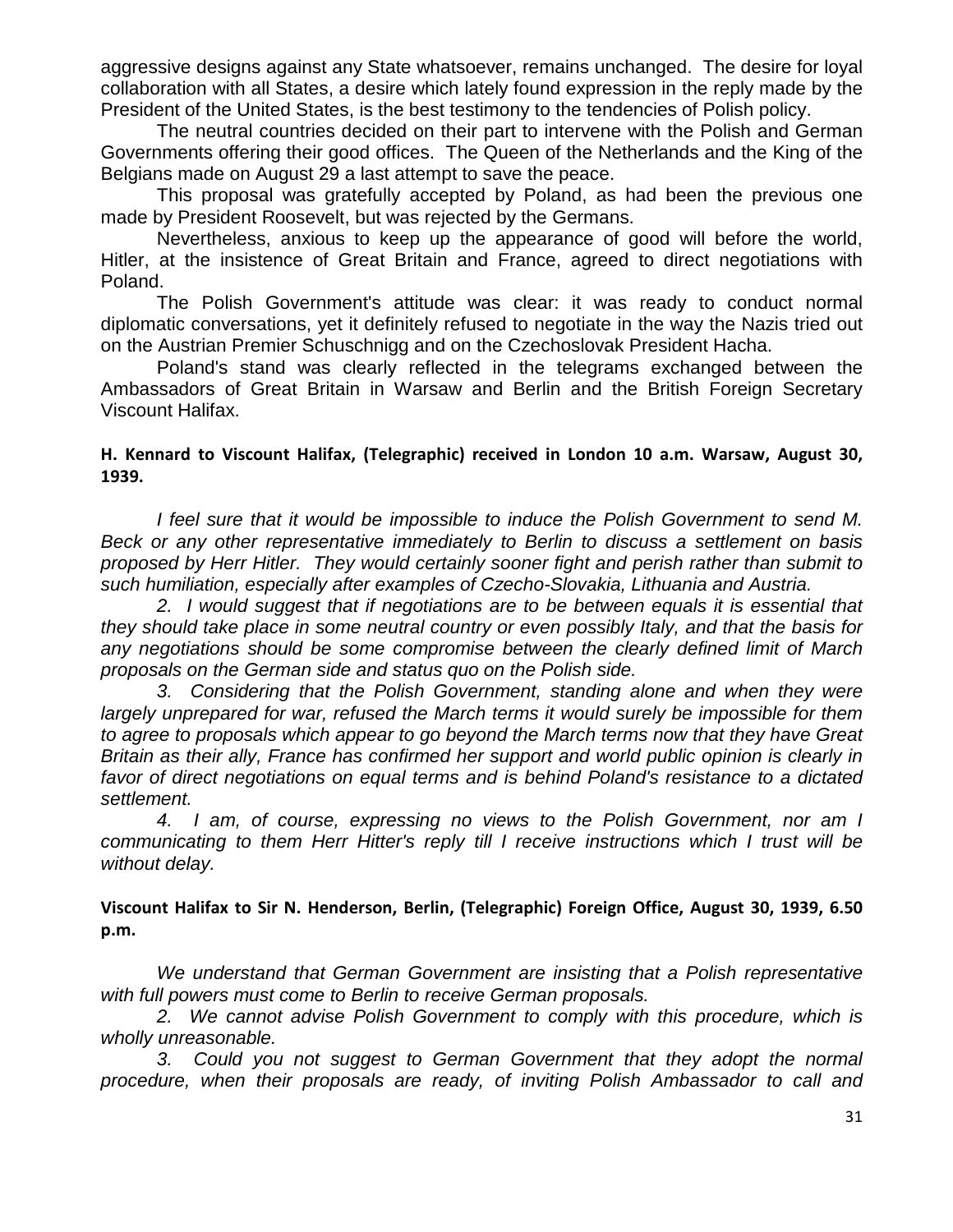*handing proposals to him for transmission to Warsaw and inviting suggestions as to conduct of negotiations.*

*4. German Government have been good enough to promise they will communicate proposals also to His Majesty's Government. If latter think they offer reasonable basis they can be counted on to do their best in Warsaw to facilitate negotiations.*

Poland's immediate reaction and her willingness to undertake all effort in order to avoid the outbreak of the war is seen in the following documents:

# **Statement in writing handed by Mr. Beck to Sir Howard Kennard, Warsaw, August 31, 1939, 12 noon.**

*In reply to the question addressed by His Majesty's Government to the Polish Government last night, regarding our attitude towards the possibility of negotiations with the German Government, I have the honor to communicate the following:*

*(1) Polish Government confirm their readiness, as has previously been expressed, for a direct exchange of views with the German Government on the basis proposed by British Government and communicated by Lord Halifax's telegram of August 28 addressed to the British Ambassador at Warsaw.*

*(2) Polish Government are also prepared on a reciprocal basis to give a formal guarantee that in the event of negotiations taking place Polish troops will not violate the frontiers of the German Reich provided a corresponding guarantee is given regarding nonviolation of frontiers of Poland by troops of the German Reich.*

*(3) In the present situation it is also essential to create a simple provisional modus vivendi in the Free City of Danzig.*

*(4) As regards the suggestions communicated to Polish Government on August 28 through the intermediary of the British Ambassador at Warsaw, an explanation of what the British Government understands by international guarantee would be required in regard to relations between Poland and the German Reich. In default of an answer to this*  fundamental question the Polish Government are obliged completely to reserve their *attitude towards this matter until such time as full explanations are received.*

*(5) Polish Government express hope that in the event of conversation with the German Reich being initiated, they will continue to be able to take advantage of good offices of His Majesty's Government.*

# **Mr. Beck to Mr. Lipski (Berlin), Warsaw, August 31, 1939, 12.40 p.m.**

With reference to your reports, please request the Minister for Foreign Affairs, or the Secretary of State, for an interview and inform him as follows: Last night the Polish Government were informed by the British Government of an exchange of views with the Reich Government as to a possibility of direct negotiations between the Polish and the German Governments.

The Polish Government are favorably considering the British Government's suggestion, and will make them a formal reply on the subject during the next few hours at the latest.

On the previous day the British Ambassador Kennard went to see Ribbentrop. It can be clearly seen from their conversation that Germany had decided to attack Poland and did not even attempt to conceal it.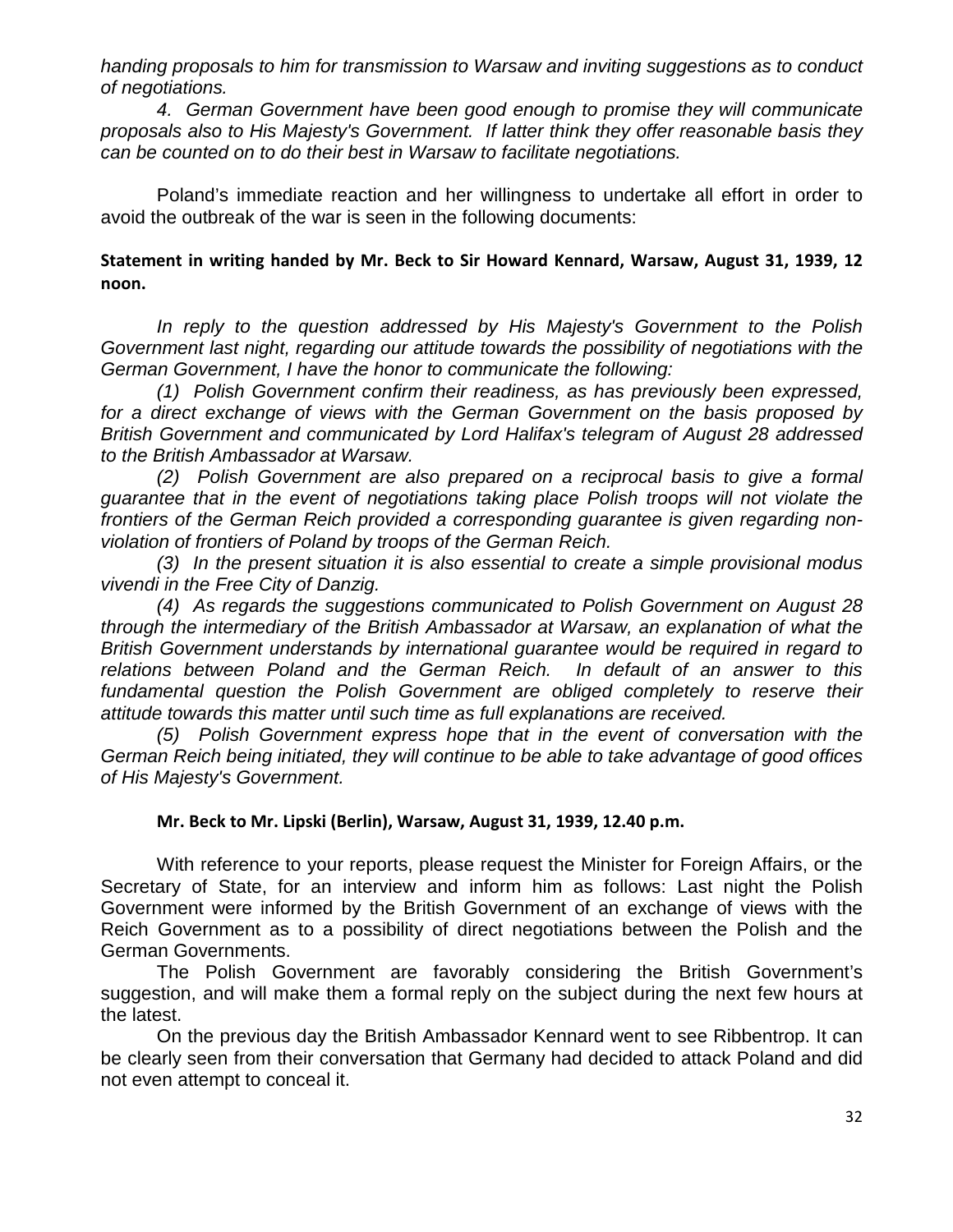**Sir N. Henderson, British Ambassador in Berlin, to Viscount Halifax, (Telegraphic, received in London 9.30 a.m., August 31) Berlin, August 30, 1939.**

I told Herr von Ribbentrop this evening that His Majesty's Government found it *difficult to advise Polish Government to accept procedure adumbrated in German reply, and suggested that he should adopt normal contact, i.e., that when German proposals were ready to invite Polish Ambassador to call and to hand him proposals for transmission to his Government with a view to immediate opening of negotiations. I added that if basis afforded prospect of settlement His Majesty's Government could be counted upon to do their best in Warsaw to temporize negotiations.*

*2. Herr von Ribbentrop's reply was to produce a lengthy document which he read out in German aloud at top speed. Imagining that he would eventually hand it to me I did not attempt to follow too closely the sixteen or more articles which it contained. Though I cannot therefore guarantee accuracy the main points were: restoration of Danzig to Germany; southern boundary of Corridor to be line Marienwerder, Graudenz, Bromberg, Schoenlanke; plebiscite to be held in the Corridor on basis of population on 1st January, 1919, absolute majority to decide; international commission of British, French, Italian and Russian members to police the Corridor and guarantee reciprocal communications with Danzig and Gdynia pending result of the plebiscite; Gdynia to be reserved to Poland; Danzig to be purely commercial city and demilitarized.*

*3. When I asked Herr von Ribbentrop for text of these proposals in accordance with understanding in the German reply of yesterday, he asserted that it was now too late as Polish representative had not arrived in Berlin by midnight.*

*4. I observed that to treat matter in this way meant that request for Polish representative to arrive in Berlin on 30th August constituted, in fact, an ultimatum in spite of what he and Herr Hitler had assured me yesterday. This he denied, saying that idea of an ultimatum was figment of my imagination. Why then, I asked, could he not adopt normal procedure and give me copy of proposals and ask Polish Ambassador to call on him, just as Herr Hitler had summoned me a few days ago and hand them to him for communication to Polish Government? In the most violent terms Herr von Ribbentrop said that he would never ask the Ambassador to visit him. He hinted that if Polish Ambassador asked him for interview it might be different. I said that I would naturally inform my Government so at once. Whereupon he said while those were his personal views he would bring all that I had said to Herr Hitler's notice. It was for Chancellor to decide.*

*5. We parted on that note, but I must tell you that Herr von Ribbentrop's whole demeanor during an unpleasant interview was aping Herr Hitler at his worst. He inveighed incidentally against Polish mobilization, but I retorted that it was hardly surprising since Germany had also mobilized as Herr Hitler himself had admitted to me yesterday.*

*At the eleventh hour the Polish Ambassador in Berlin was still trying to save peace. He offered to negotiate but refused to obey German orders.*

#### **The Polish Embassy in Berlin to the Ministry for Foreign Affairs, August 31, 1939, 3.15 p.m.**

In accordance with instructions received, M. Lipski asked, at 1 p.m., for an interview with the Minister for Foreign Affairs. At 3 p.m. the Under Secretary of State, M. von Weizsacker rang up the Ambassador personally, asking him whether he wanted to see the Minister for Foreign Affairs as a special plenipotentiary or in some other capacity.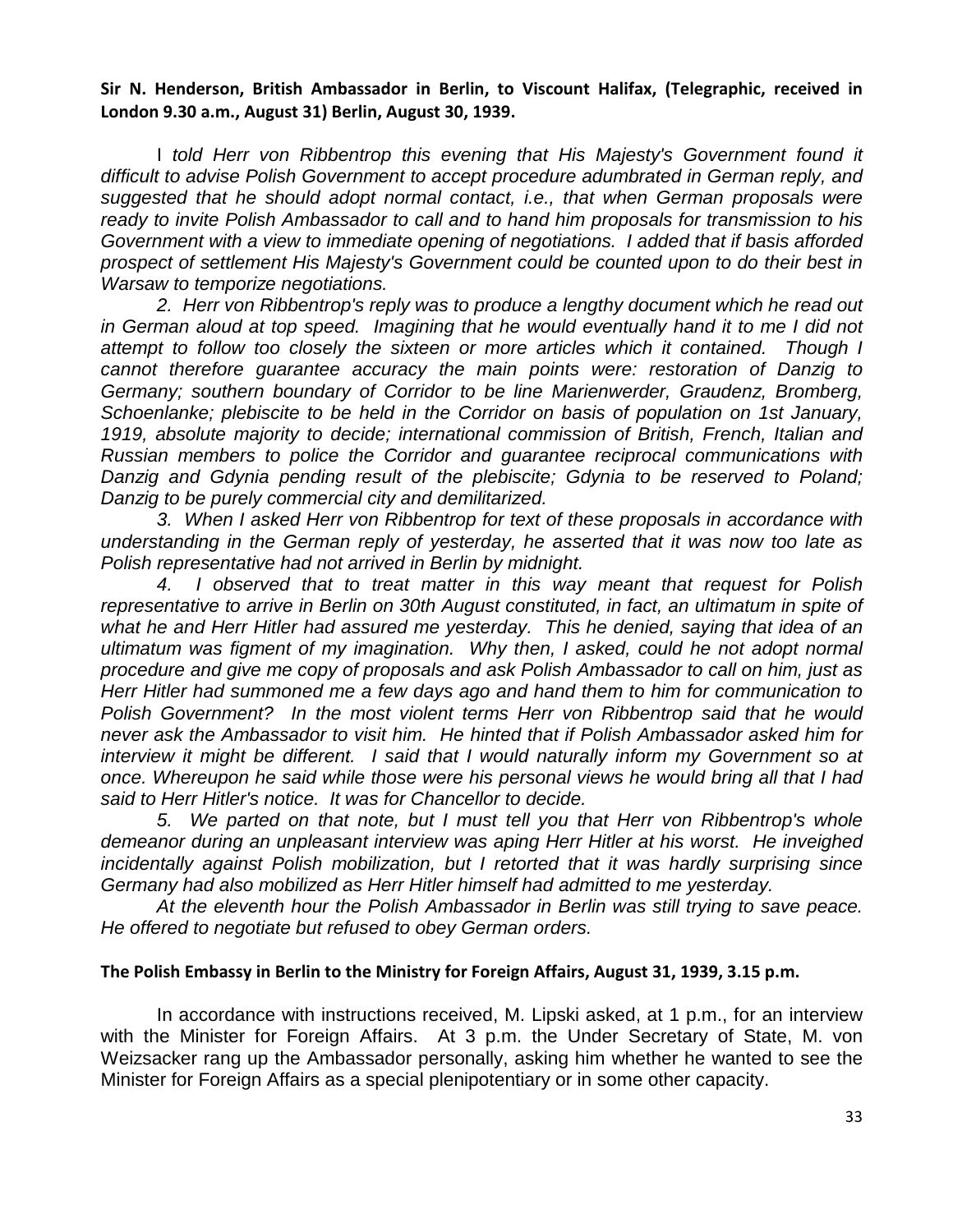M. Lipski replied that he was asking for an interview in his capacity of Ambassador to remit a communication from his Government.

M. von Weizsacker took note of the information and said he would pass it on to M. von Ribbentrop.

#### **Mr. Lipski to the Ministry for Foreign Affairs, Berlin, August 31, 1939, Received at 10.30 p.m.**

*I was received by M. von Ribbentrop at 6.30 p.m. I carried out my instructions. M. von Ribbentrop asked if I had special plenipotentiary powers to undertake negotiations. I said no. He then asked whether I had been informed that on London's suggestion the German Government had expressed their readiness to negotiate directly with a delegate of the Polish Government, furnished with the requisite full powers, who was to have arrived on the preceding day, August 30. I replied that I had no direct information on the subject. In conclusion M. von Ribbentrop repeated that he had thought I would be empowered to negotiate. He would communicate my demarche to the Chancellor.*

This was the end of diplomatic discussions.

While His Holiness the Pope was writing his dramatic appeal for peace, the German bombs were already falling on Polish towns and villages.

### **Mr. Zawadowski, Polish Vice-Commissioner General in Danzig, to the Ministry for Foreign Affairs, Danzig, August 31, 1939, 10.30 p.m.**

We have received information from an authoritative source that detachments of German troops from East Prussia have crossed the German-Danzig frontier.

# **Major Sucharski, Commander of Polish Munitions Base at Westerplatte (Danzig), to Naval Headquarters at Gdynia, Westerplatte, September 1, 1939, 4:50 a.m.**

At 4.45 a.m. the battleship Schleswig-Holstein began an intensive shelling of Westerplatte. The bombardment continues.

#### **Communique No. I issued by Polish Commander-in-Chief's Staff Headquarters, September 1, 1939.**

On September 1, 1939, in the early morning, Germany invaded our territory, by a surprise attack from the air and on land, without a declaration of war.

Activities of the German Air Force in the early hours of September 1:

The German Air Force carried out a series of raids on many points over the whole of Polish territory. German airmen bombed Augustow, Nowy Dwor, Ostrow Mazowiecki, Tczew, Puck, Zambrow, Radomsko, Torun, Kutno, Tunel, Krakow, Grodno, Trzebinia, Gdynia, Jaslo, Tomaszow Mazowiecki, and Katowice. In the towns bombed from the air there are killed and wounded among the civilian population.

Near Kutno an evacuation train was machine-gunned and bombed from the air. \_At Grodno the Catholic Church was damaged, at Biala Podlaska an Orthodox Church. Reports of further bombing are coming in.